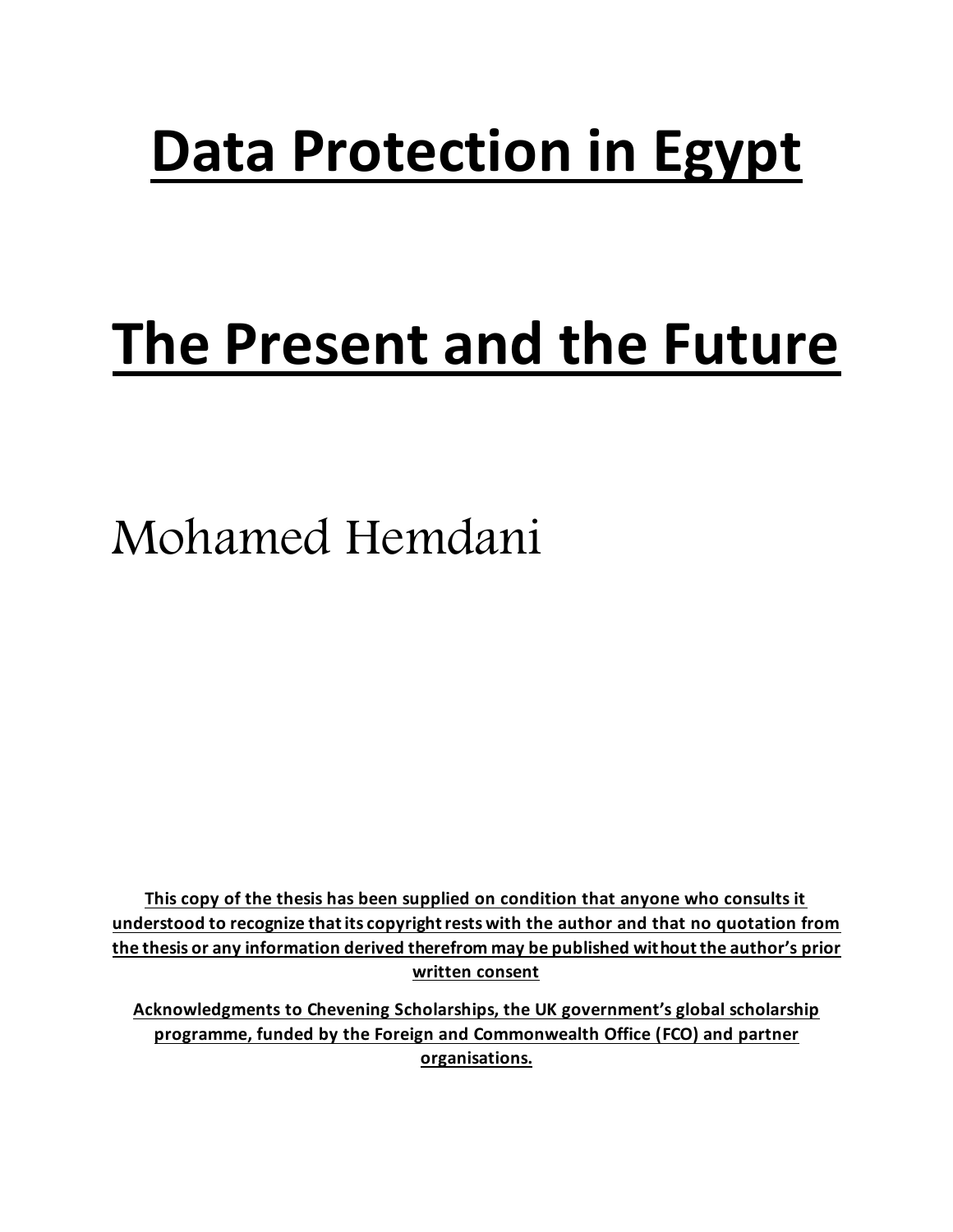# **Table of Contents**

# **Introduction**

# **Chapter 1**

- **Current situation of data protection in Egypt**
- **I- Constitutional protection of data and privacy**
- **II- Data protection in the Telecommunication Act no. 10/2003**
- **III- Data protection in Law no.3 of 2005 on the Protection of Competition and the Prohibition of Monopolistic Practices**
- **IV-Data protection in Egyptian Penal Code**
- **V- Procedural protection of data and privacy**
- **VI-Data protection and the Electronic Signature Law**
- **VII- Data protection in The Law of The Central Bank, The Banking Sector And Money**
- **VIII- Data protection in the Civil Status Law**

**IX-Egypt and the international efforts in the field of data protection**

# **Chapter 2**

**The proposed law**

- **I- Background**
- **A- Overall structure of the proposed law**
- **B- Why now?**
- **C- Key articles of the proposed law**
- **D- Similar law proposals**

# **Chapter 3**

**Critique of the proposed law**

- **I- Analysis of some of the articles of the proposed law**
	- **A- The National Authority for Cyber Security**
	- **B- Commitments of data controllers**
	- **C- Crimes and penalties**
	- **D- The judicial competence in search and seizure of data and information**
- **II- Suggestions regarding some of the problematic articles of the law**
	- **A- Suggestions regarding the NACS**
	- **B- Suggestions for crimes and penalties**
	- **C- The interaction between the proposed Cyber Security and Information Crime law and the Information Technology Crimes law**
	- **D- Towards more international cooperation**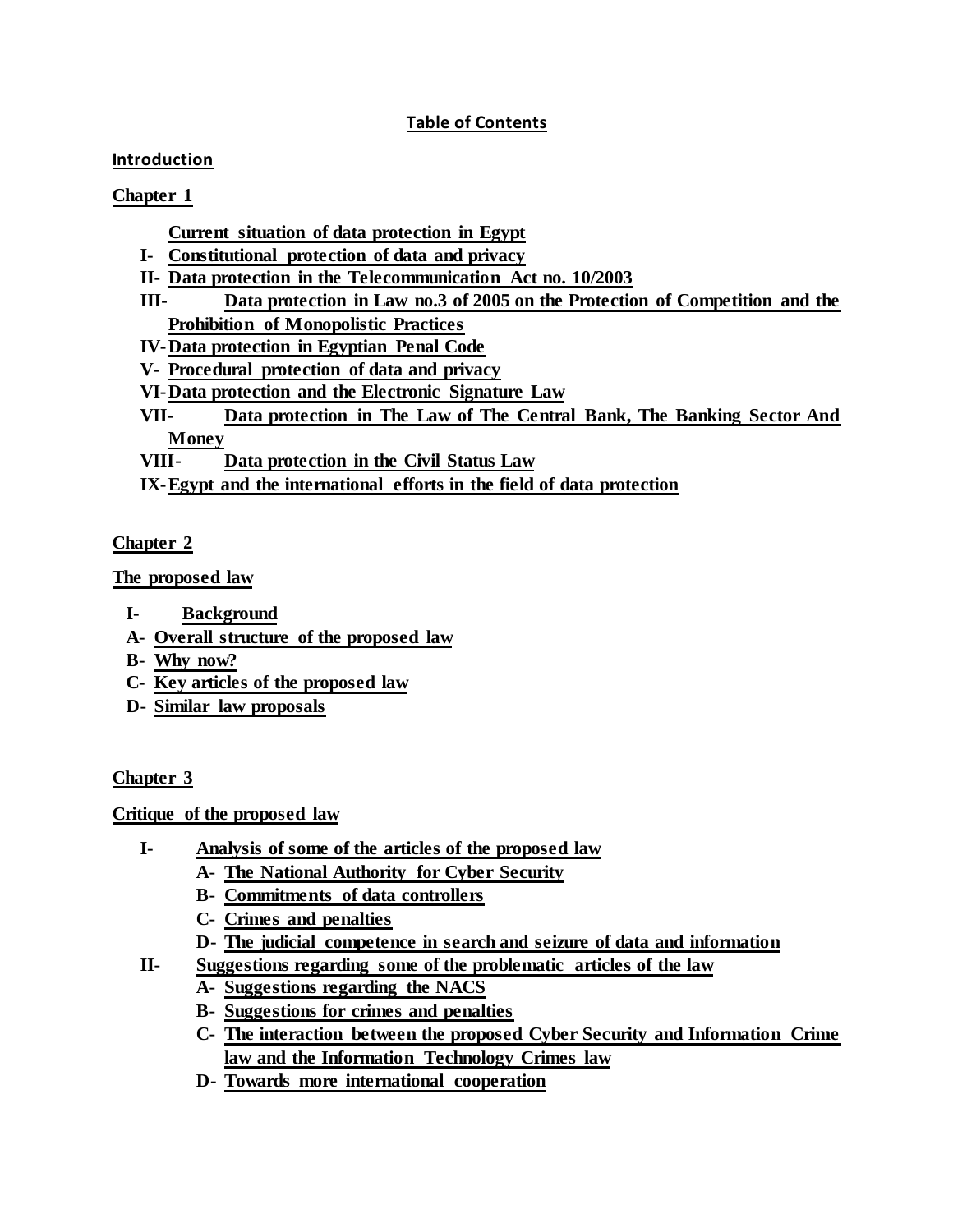**Conclusion**

 $\overline{a}$ 

#### **Introduction**

As it heads towards stability after a rough period of uncertainty and political turbulences, Egypt is now trying to be an investment appealing market, and realizing that data is an important aspect of business and security, especially in the highly expanding online life, the Egyptian legislature is now in process of adopting necessary laws to maintain data safety in order to boost the trust in all aspects of electronic transactions, occurring within the Egyptian territories in addition to maintaining national security.

And as data is increasingly becoming the new valuable currency, the huge range of usages of data that is beeing collected from different sources, known as "Big Data", has been the center of attention for both businesses and governments.

Data now stream from daily life: from phones and credit cards and televisions and computers; from the infrastructure of cities; from sensor-equipped buildings, trains, buses, planes, bridges, and factories. The data flow so fast that the total accumulation of the past two years—a zettabyte dwarfs the prior record of human civilization. "There is a big data revolution," says [Weatherhead](http://gking.harvard.edu/)  [University Professor Gary King.](http://gking.harvard.edu/) But it is not the *quantity* of data that is revolutionary. "The big data revolution is that now we can *do* something with the data."<sup>1</sup>

In marketing, familiar uses of big data include "recommendation engines" like those used by companies such as Netflix and Amazon to make purchase suggestions based on the prior interests of one customer as compared to millions of others. Target famously (or infamously) used an algorithm to detect when women were pregnant by tracking purchases of items such as unscented lotions—and offered special discounts and coupons to those valuable patrons.

Credit-card companies have found unusual associations in the course of mining data to evaluate the risk of default: people who buy anti-scuff pads for their furniture, for example, are highly likely to make their payments.

It's been anticipated that revenue from big-data-related hardware and software products and services is to exceed \$50 billion by 2017.<sup>2</sup>

<sup>&</sup>lt;sup>1</sup> Jonathan Shaw, Why "Big Data" Is a Big Deal, < [http://harvardmagazine.com/2014/03/why-big-data-is-a-big](http://harvardmagazine.com/2014/03/why-big-data-is-a-big-deal)[deal>](http://harvardmagazine.com/2014/03/why-big-data-is-a-big-deal) accessed 11/2/2016

<sup>2</sup> Rick Whiting, 2015 Big Data 100: Business Analytics, < [http://www.crn.com/slide-shows/data](http://www.crn.com/slide-shows/data-center/300076704/2015-big-data-100-business-analytics.htm?itc=refresh)[center/300076704/2015-big-data-100-business-analytics.htm?itc=refresh>](http://www.crn.com/slide-shows/data-center/300076704/2015-big-data-100-business-analytics.htm?itc=refresh) accessed 24/7/2016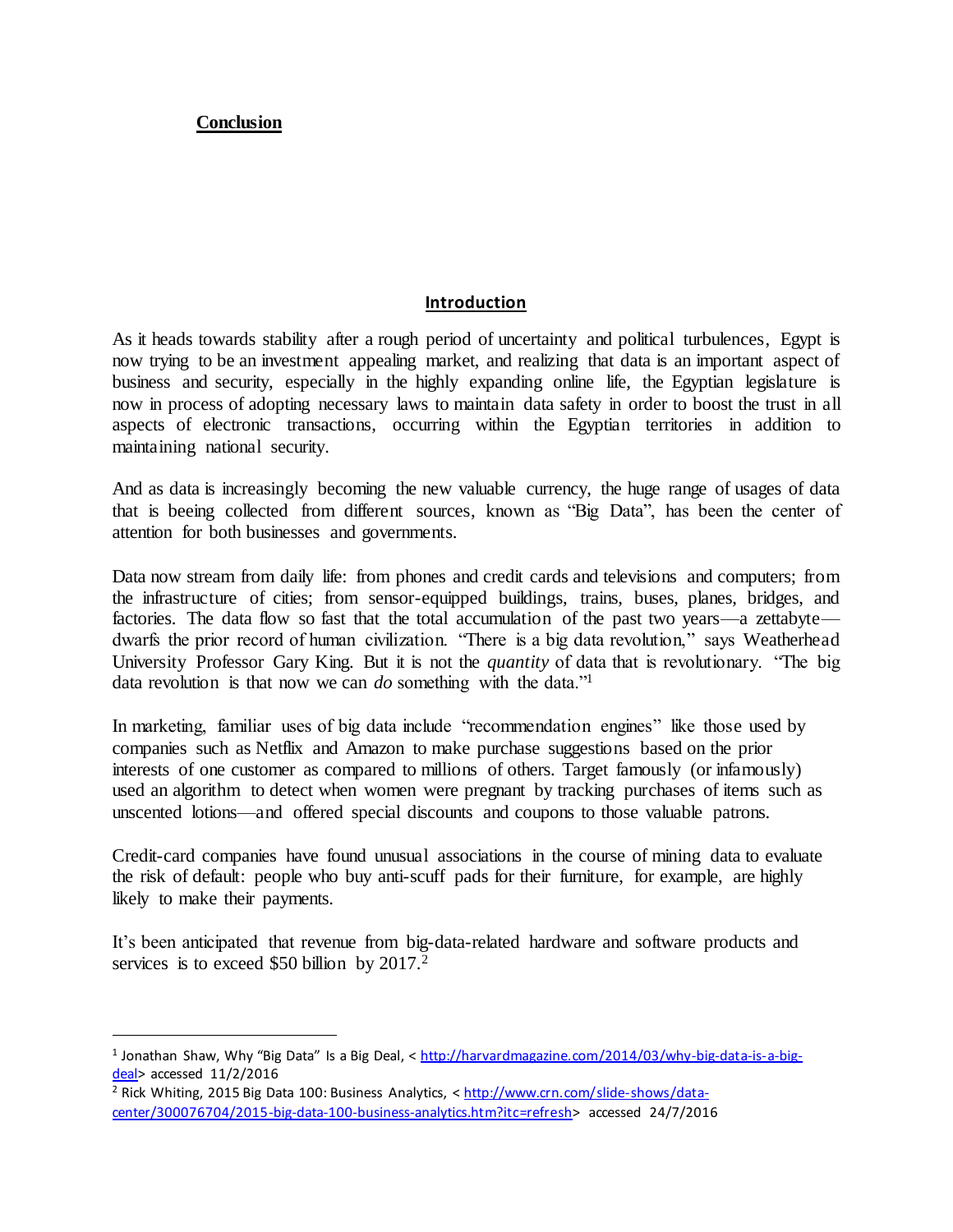In the public realm, there are all kinds of applications: allocating police resources by predicting where and when crimes are most likely to occur; finding associations between air quality and health; or using genomic analysis to speed the breeding of crops like rice for drought resistance.<sup>3</sup>

Being a valuable currency, data needs protection, the ways data is being collected, processed and used, raises a lot of legal concerns most importantly, about privacy. Furthermore protecting data will definitely lead to economic flourish as data subjects trust the safety of their data from various kinds of violations making them more willing to provide it and consent to process it as long as they are sure it's not going to be misused.

The increasing use of the internet in Egypt makes Egyptians a very valuable data subjects for different kinds of beneficiaries, basically, data analysis businesses and, in a lot of cases, the government.

Looking at the latest trends related to Facebook and Twitter in the region, we can find that over 9.3 million users from Egypt alone are on Facebook, with over 1.214 million on Twitter. Egypt is the largest population online when compared to other MENA countries<sup>4</sup>.

Unfortunately, Egyptian users are vulnerable to all types of cyberattacks due to poor security awareness and education programs with absence of "privacy and cyber legislation".

Most Middle East and North African countries, including Egypt, have ranked high in financial crimes such as fraud, bribery, corruption, and money laundering. That makes the region a suitable environment for "Financial Cybercrime".<sup>5</sup>

Today's cybercrime costs the economy \$388 billion, Symantec revealed. This shocking statistics is made up of two parts: \$274 billion, Symantec's estimate of the value of time lost to cybercrime in the past year; added to \$114 billion, said to be the industry's "direct cash costs." That is, the amount of money "spent on resolving cyber-attacks" and the amount of money directly stolen by cybercriminals.<sup>6</sup>

The 2012 report published by APWG revealed that Egypt has ranked in the top three countries for hosting phishing websites. 7

Realizing the importance of data protection and cyber security, the Egyptian constitution 2014 contained 2 provisions regarding this matter.

 $3$  Ibid1

<sup>4</sup> <http://www.guardian.co.uk/world/2012/jan/26/african-twitter-map-continent-connected> accessed 15/8/2016

<sup>&</sup>lt;sup>5</sup> [http://www.pwc.com](http://www.pwc.com/) accessed 15/8/2016

<sup>6</sup> Mohamed N.Elguindy, Faisal Hegazy, Cybercrime legislation in the middle east, information systems security association, Published February 27, 2012

https://www.researchgate.net/publication/259583247 Cybercrime\_Legislation\_in\_the\_Middle\_East accessed 15/8/2016

<sup>7</sup> [http://www.antiphishing.org](http://www.antiphishing.org/) in Ibid page11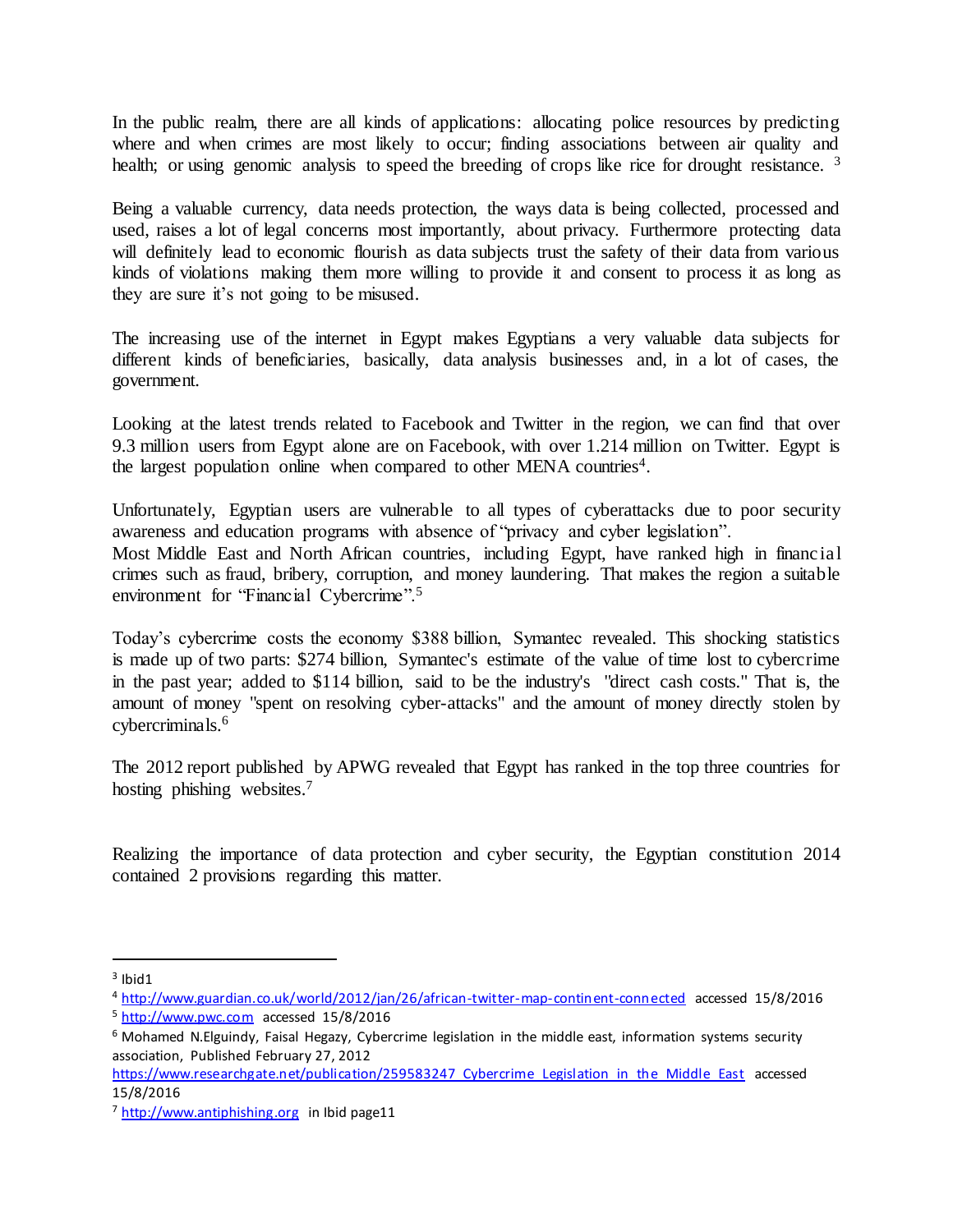Article 31 of the constitution provides that "The security of information space is an integral part of the system of national economy and security. The state commits to taking the necessary measures to preserve it in the manner organized by law"

Article 57 of the Egyptian Constitution 2014 provides for the protection of privacy and secrecy of, inter alia, mails, phone conversations and other methods of communication. The aforementioned shall not be monitored, inspected or confiscated unless by virtue of a prior court order and for a limited period of time as regulated by the law.

Until this moment, Egypt does not have a law which regulates the protection of personal data. However, there are some piecemeal provisions in connection with data protection in different laws and regulations in Egypt.

For example, the Egyptian Penal Code no. 58/1937 imposes criminal punishment for unlawful collection of images or recordings for individuals in private places. Some other laws provide for protection and confidentiality on certain data, such as the Egyptian Labor Law no. 12/2003 (confidentiality of the employee's file information including punishment and assessment) and the Egyptian Banking Law no. 88/2003 (confidentiality of client and account information). Egyptian

Civil Status Law no. 143/1994 provides for the confidentiality of citizens' civil status data. The Executive Regulations of Mortgage Finance Law no. 148/2001 issued by virtue of Cabinet Decree no. 1/2001 as amended by Prime Minister

Decree no. 465/2005 has a similar clause which provides for the confidentiality of the data of the clients of mortgage finance companies. The Egyptian Telecommunications Law no. 10/2003 provides for the privacy of telecommunications and imposes penalties which account to imprisonment in some cases on the unauthorized violation of such privacy.

Article 16 of the Egyptian Antitrust law also provides for an obligation for confidentiality on officials of the antitrust authority for the data collected related to their work and article 23 makes it a misdemeanor.

A similar article exists in the consumer protection act, article no. 18, while article 24 thereof makes it a misdemeanor.

Article 21 of the electronic signature act provides for a similar provision as well.

Article 97 of the Egyptian banking law notes the confidentiality of client and account information.

However, are those laws enough for providing protection to data and do they satisfy the purposes of articles 31 and 57 of the constitution? And if the answer is no, how can the Egyptian legislature find a way to better protect data, and consequently boost the Egyptian economy and national security?

In this paper I will try to shed some light on the current situation of data protection in Egypt and then move on to the ongoing discussions about the proposed law concerning this matter, and how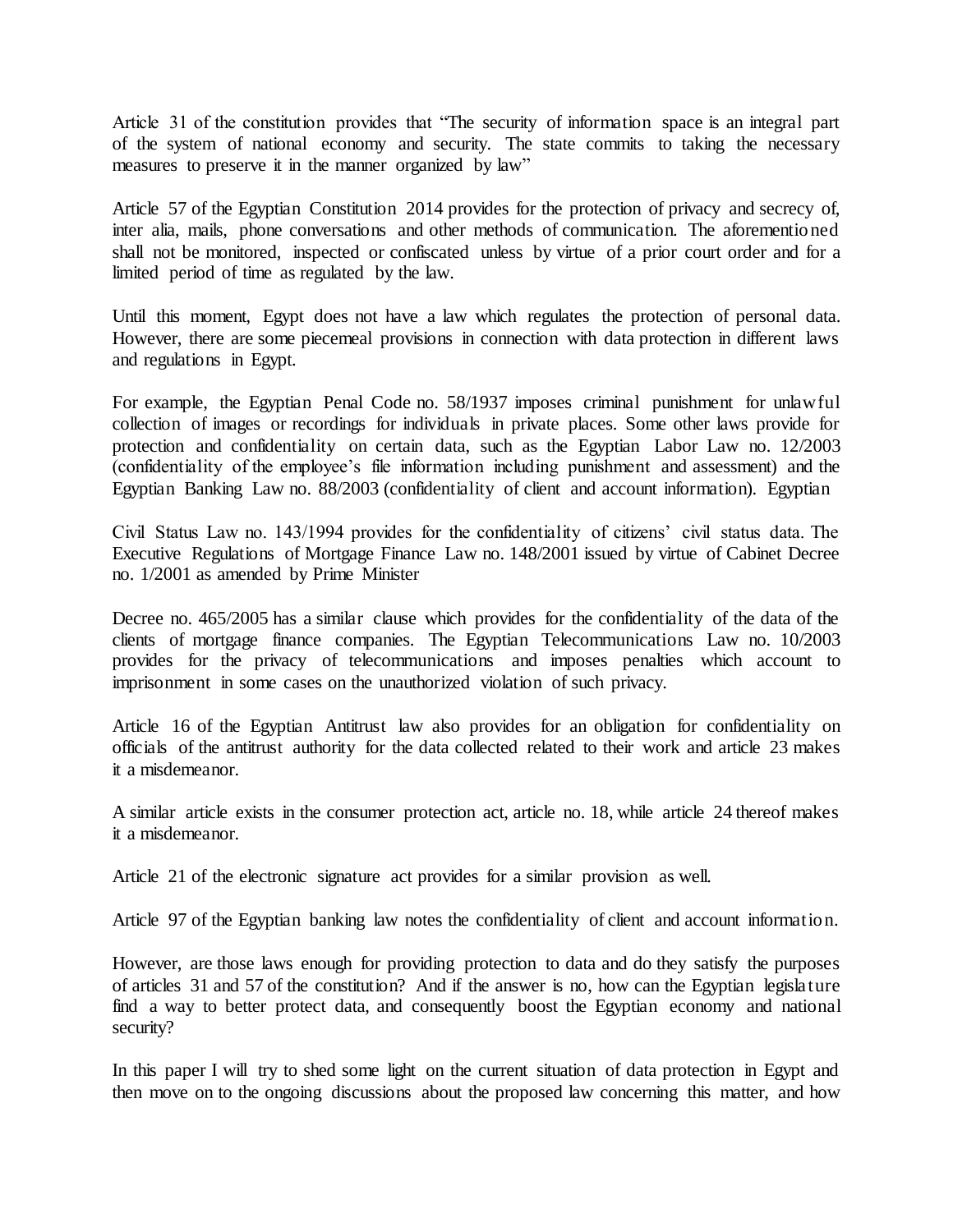this might be a significant change in the data protection and privacy protection policy in Egypt by clarifying the way it deals with the threats imposed on data and privacy, and the motives behind adopting this law now and what possible enhancements could be made to make the proposed law more practical and goal achieving.

I will start with a relatively detailed overview of the laws currently containing provisions for data protection, then will have an overlook on the proposed law with an in depth look at the provisions dealing with protection of data from various sorts of violations.

\*\* For the purposes of this paper, the proposal of the law was used to make the analysis and used as a reference for article numbers and content, no definite legislation was adopted until this moment, and consequently none of the information regarding the articles of the proposed law should be deemed official or final.

# **Chapter 1**

#### **A- Current situation of data protection in Egypt**

As a Muslim country, Egypt is keen on drafting most of its laws in conformity with the Islamic Sharia especially that Sharia principles are the main source of legislation<sup>8</sup> as provided for in the constitution.

Protection of privacy is a fundamental right according to the principles of Islam. In Quran, Allah says "**O you who have believed, avoid much [negative] assumption. Indeed, some assumption**  is sin. And do not spy or backbite each other. <sup>"9</sup>, that is considered a direct order not to spy for the protection of people's privacy.

Furthermore, a lot of Prophet Muhammad's (PBUH) sayings (Hadith) are related to the respect of privacy as he said **"Avoid suspicion, for suspicion is the gravest lie in talk and do not be inquisitive about one another and do not spy upon one another and do not feel envy with the other, and nurse no malice, and nurse no aversion and hostility against one another and be fellow-brothers and servants of Allah" 10** .

Despite the inherent importance of the right to privacy, until the time of the writing of this paper, no actual law concerning the protection of data and privacy has been adopted in Egypt, only scattered provisions in different laws in addition to the constitution, that's why the Egyptian legislator was motivated to adopt a law especially concerned with data protection.

<sup>8</sup> Article 2 of the Egyptian constitution states that "Islam is the religion of the state and Arabic is its official language. The principles of Islamic Sharia are the principle source of legislation."

<sup>&</sup>lt;sup>9</sup> Quran, Surah "Al Hujurat", verse no.12

<sup>10</sup> Muslim Book 32, Number 6214,

<http://fatwa.islamweb.net/fatwa/index.php?page=showfatwa&Option=FatwaId&Id=45328> accessed 29/7/2016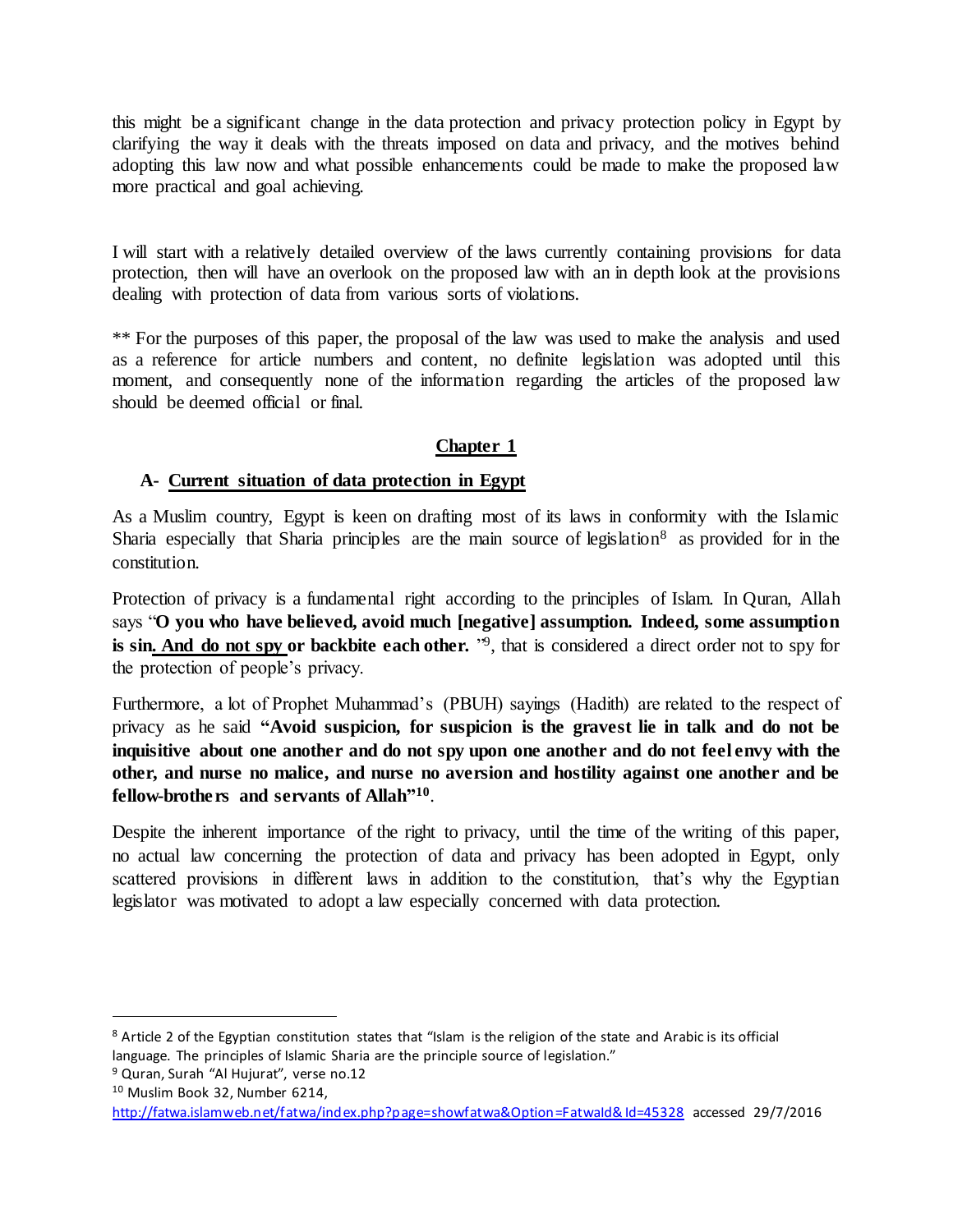In order to get a full picture of the motives behind the proposed laws, we will go through the different provisions in the Egyptian law concerning the protection of data and privacy to further know why it is crucial to have a data protection law.

# **I- Constitutional protection of data and privacy**

Article 57 of the current constitution deals with the right of people to privacy in various ways as it provides that "Private life is inviolable, safeguarded and may not be infringed upon. Telegraph, postal, and electronic correspondence, telephone calls, and other forms of communication are inviolable, their confidentiality is guaranteed and they may only be confiscated, examined or monitored by causal judicial order, for a limited period of time, and in cases specified by the law. The state shall protect the rights of citizens to use all forms of public means of communication, which may not be arbitrarily disrupted, stopped or withheld from citizens, as regulated by the  $law.^{"11}$ 

This principle was emphasized by many of the Egyptian constitutional court decisions, that signified that there are areas of everyone's lives that should not be accessible to anyone for the sake of protection of his private life, especially using recent technology that made it easy to access such areas, thus protecting individual's right to privacy also protects his right to make decisions with free will  $12$ 

Article 31 of the constitution provides that "The security of information space is an integral part of the system of national economy and security. The state commits to taking the necessary measures to preserve it in the manner organized by law"

That is another very important aspect of data protection, the protection of information on the internet and considering it as a matter of national and economic security.

So, despite the right to access to public information provided for in article 68 of the constitution<sup>13</sup>, the right of people to privacy and the protection of their personal data are protected by articles 31 and 57.

# **II- Data protection in the Telecommunication Act no. 10/2003**

The main purpose of the Telecommunication Act is to create a legal framework for the regulation of communication networks and services, which aims at securing the optimum usage of frequency spectrum, guaranteeing the provision of communication services to all regions across the country, including remote areas,, safeguarding confidentiality of telecommunications, and seting up a regulatory authority for the sector of communications<sup>14</sup>.

<sup>&</sup>lt;sup>11</sup> Art.57 Egyptian Constitution 2014

 $12$  Case no.23 of the year 16 constitutional,  $18/3/1995$ .

 $13$  Article 68 of the Egyptian constitution 2014 provides that "Information, data, statistics and official documents are owned by the people. Disclosure thereof from various sources is a right guaranteed by the state to all citizens." <sup>14</sup> Egypt: Telecommunication Regulation Law, [https://www.article19.org/data/files/medialibrary/37966/Egypt](https://www.article19.org/data/files/medialibrary/37966/Egypt-telecoms-report---English.pdf%20data%20protection%20in%20egypt)[telecoms-report---English.pdf data protection in egypt](https://www.article19.org/data/files/medialibrary/37966/Egypt-telecoms-report---English.pdf%20data%20protection%20in%20egypt) accessed 30/7/2016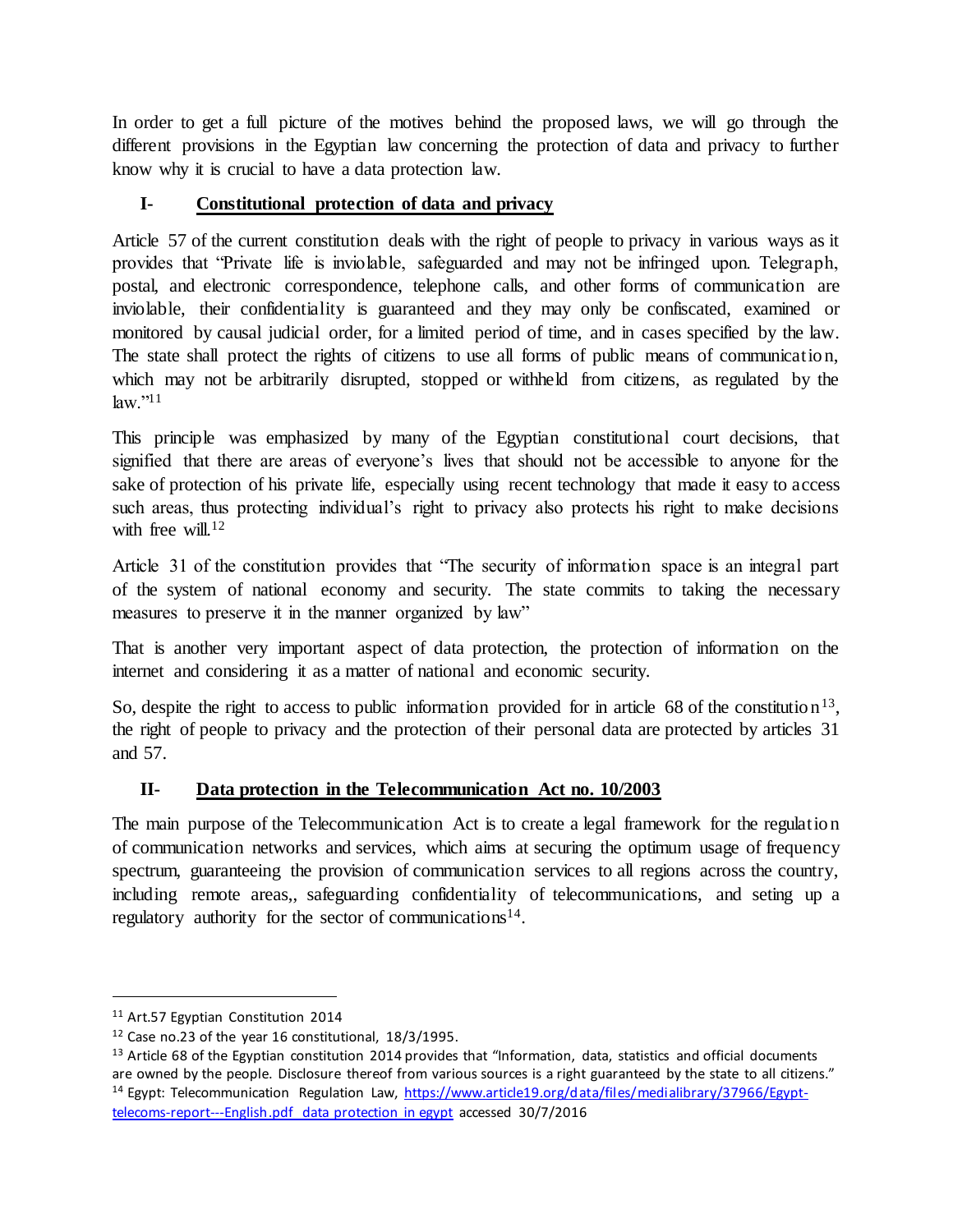The act's main accomplishment was establishing NTRA "National Telecommunication Regulatory Authority" and the Egyptian Company for Telecommunication (Telecom Egypt).

NTRA has a public juristic personality and subordinate to the minister of communications and is entitled to manage communications in the country.<sup>15</sup>NTRA also issued the first license to a telecommunications company to Telecom Egypt according to the law.<sup>16</sup>

The act has three main provisions regarding data management and privacy. Article 19 provides for an obligation on all companies working in the telecommunication field to provide NTRA with any information except for national security related matters.

This law is considered to be the closest legislation to a specified law dealing with protection of data in the field of communications. A first concern about this law would be the non-independence of NTRA from the control of the government as art.3 provides for its sub ordinance to the Minister of Telecommunications.

That is one aspect that should be effectively enhanced, by omitting the subordination of NTRA to the Minister, and by changing the way its members are appointed, as most of them are appointed by the government represented in the Minister of Telecommunications.<sup>17</sup> Thus increasing the members appointed by Civil Society Organizations and non-governmental bodies and the existence of judicial representation shall definitely increase the autonomy of NTRA, we will see later how did the proposed law dealt with the formation of a similar authority.

Preserving national security is evidently a main concern to the legislator drafting this act, which is shown in the drafting of article 64, giving a lot of powers of disclosure to the Armed Forces and investigation authorities. Despite the importance of that, some people see this article as vague and gives wide powers to the investigation authorities<sup>18</sup>, however, this argument is not correct, as the article itself restrained the powers given to the authorities to disclose information, when providing that the exercise of those powers shall give "*consideration to inviolability of citizens private life as protected by law*", making it an obligation to respect the procedures provided for in the Criminal Procedural Law for getting or disclosing any information.

In article 71, the legislator provides that it shall be a misdemeanor punishable by imprisonment and/or fine if any person, while performing his duties in the field of communications disclosed any information.

It is notable here that the law does not describe a specific definition of data or information nor distinguish between personal data and other types of data, however it uses the term "information" as mentioned in article 71, which might cause some problems in terms of application if we tried to extend the application of such provisions beyond the telecommunication services as defined by the

<sup>15</sup> Art.3, Egyptian telecommunications act no.10 of 2003

 $16$  Ibid, art.60

<sup>17</sup>Ibid15, Article 12

 $18$  Ibid14, page13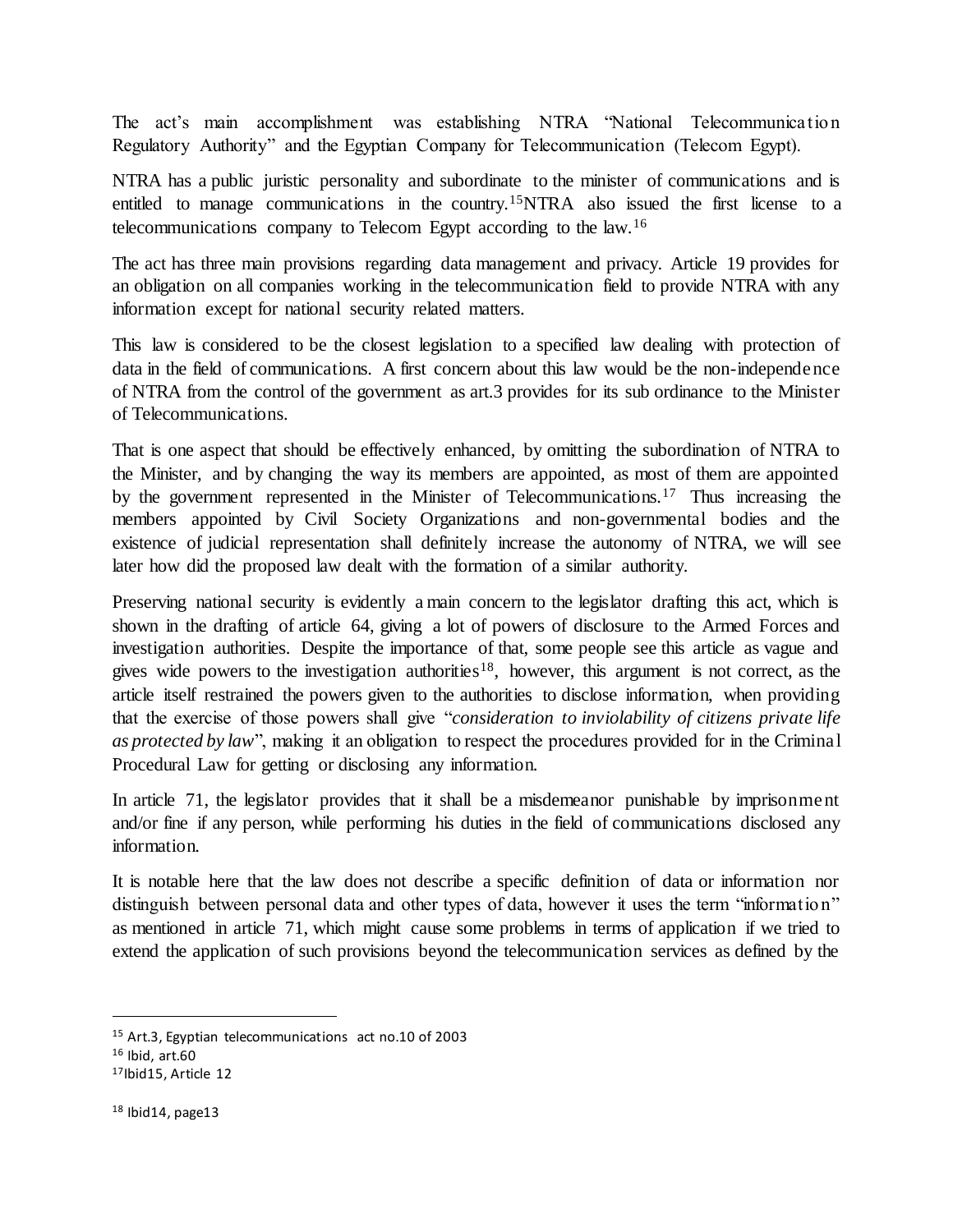law<sup>19</sup> to encompass all kinds of services performed online where "data controllers" have access to a lot of data concerning their clients.

Generally, the law did the job until this point in the field of telecommunications, however recent developments in the field of information technology and the internet specially in the last ten years makes the law's ability to cope with new developments and challenges questionable, thus in addition to not having a lot of necessary definitions, the law lacks provisions criminalizing various sorts of breaches to privacy and information security.

# **III- Data protection in Law no.3 of 2005 on the Protection of Competition and the Prohibition of Monopolistic Practices**

This law was drafted with the aim to promoting a competition culture and tackling anti-competitive behavior in the Egyptian market.

Data is a very valuable tool in maintaining competitiveness in the market, the collection and exploitation of data may raise barriers to entry and be a source of market power. It may also reinforce market transparency, which may impact the functioning of the market. There are several types of data-related conducts of an undertaking that might raise competition concerns<sup>20</sup>.

Therefore, the protection of certain kind of data is crucial in ensuring stability to the market and consequently important to the economic wellbeing.

The Egyptian legislator was alert to this fact, establishing in article 16 an important obligation on the employees of the Authority for the Protection of Competition and the Prohibition of Monopolistic Practices to disclose any information or data or sources in relation to cases under the scope of the law limiting the use of those data to the purposes for which they were submitted.

Article 23 of the law punishes the breach of the provisions of Article 16 of this Law by a fine not less than ten-thousands Egyptian Pounds and not exceeding fifty-thousands Egyptian Pounds.

There is no doubt that this is one of the most important provisions of the law, however, it also lacks definitions of data and information despite the use of both terms in article 16, in addition to the lack of a provision stipulating the form those information or data might take, opening the door to narrow explanations that might exclude some sorts of data consequently resulting in their divulgence without being able to punish whoever was responsible for such divulgence.

# **IV- Data protection in Egyptian Penal Code**

 $\overline{a}$ 

The Egyptian Penal Code is the code dealing generally with crimes and punishments, regardless to other punishment provisions existing in other special laws.

Article 309 bis, providing for the penalty of imprisonment not exceeding one year for eavesdropping, recording, transmission of talks taking place in private places or via telephones, in addition to shooting, taking or transmission of photos of a person in a private place. A sole

<sup>19</sup> Ibid15 art.1 para 7, provides that "Telecommunication Service Provider: Any individual or juristic person authorized by the NTRA to provide one or more of the Telecommunication Services."

<sup>20</sup> Competition law and dat[a www.autoritedelaconcurrence.fr/doc/report](http://www.autoritedelaconcurrence.fr/doc/reportcompetitionlawanddatafinal.pdf)**competitionlaw**and**data**final.pdf page 11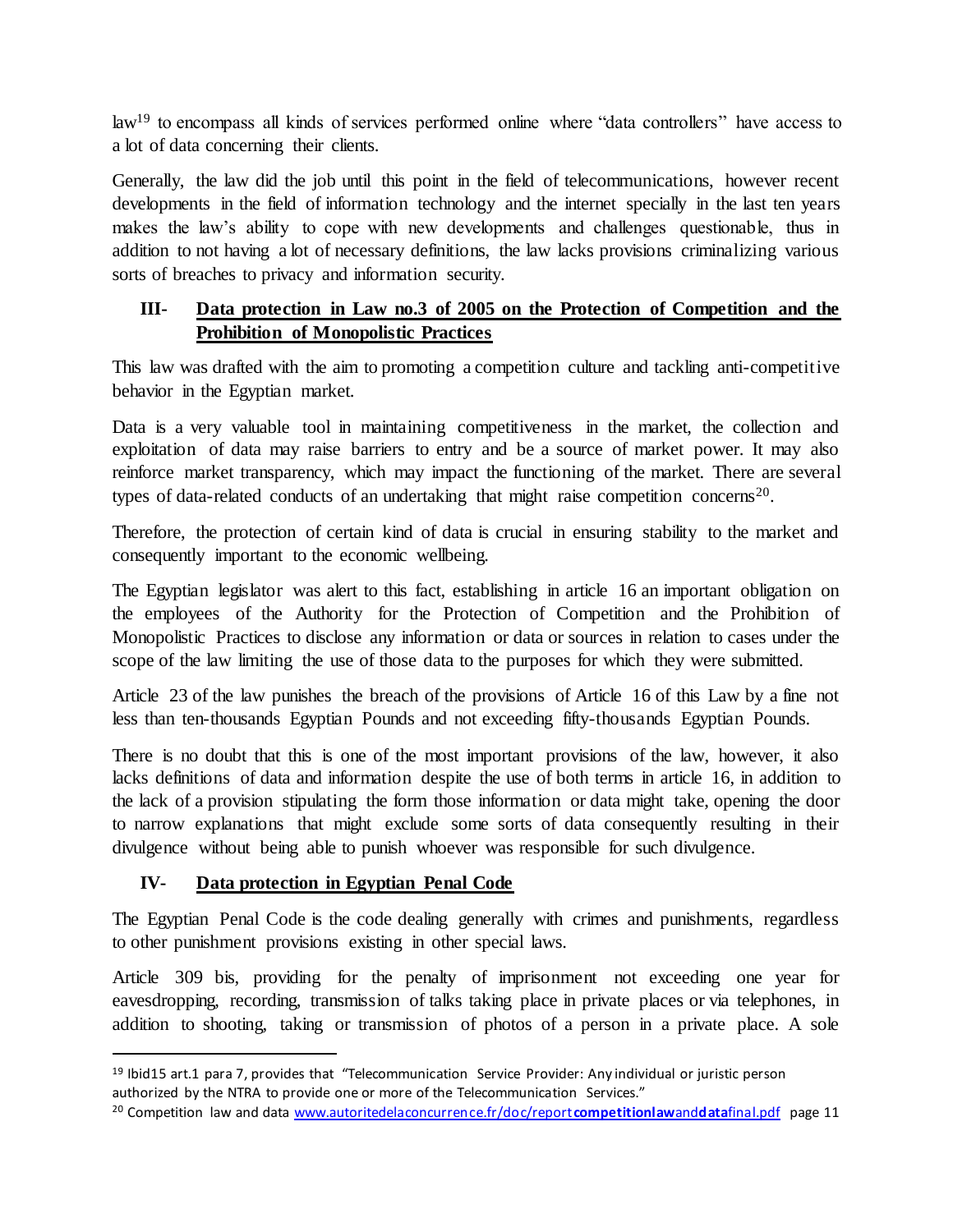exception to this provision is the presumable consent of the person if that happens "before the eyes and ears of the attendees". The punishment is intensified on a public servant committing this crime to imprisonment.

Another related article is article 309 bis A, provides for a punishment of imprisonment of maximum five years for the disclosure, use and divulgence of the documents obtained by the methods provided for in the previous article. While the punishment of the unlimited imprisonment is provided for the public servant committing this crime.

While article 310 protects the secrets held by "physicians, surgeons, pharmacists, midwives, or others whom a secret is deposited by dint of his profession or position" from being disclosed, providing a penalty of imprisonment not exceeding six months or a fine not exceeding 500 EGP.

What is to be noticed here is the general exception of consent to disclose such information, a notion that has been signified by many decisions of the court of the Egyptian court of cassation.<sup>21</sup>

# **V- Procedural protection of data and privacy**

Investigatory powers regarding disclosure of data and breach of privacy has always been a controversial matter. While maintaining security is an important objective of every government, sometimes it's hard to do this while preserving the people's right to privacy.

In Egypt, the law that gives investigatory authorities the right to disclose information and breach a person's privacy is basically the Criminal Procedural law.

Article 95 of the law gives the "investigating judge" the authority to seize letters, telegrams and any other printed papers or packages at the post, in addition to tapping calls as long as this is beneficial in detecting a crime punishable with at least 3 months in imprisonment.

Judge's order should be sufficiently reasoned for a maximum period of 30 days extendable to a similar period.

The reasoning of the judge order for seizure or tapping phone calls is a very important guarantee, as the Egyptian court of cassation affirmed in a lot of decisions that if the judge's order is not sufficiently reasoned; the judge has not made sure that his order was issued based on sufficient investigations, would render such order void, consequently voiding all consequent evidence.<sup>22</sup>

An exception to this article is article 96 which provides that the judge shall not issue an order of seizure to any documents delivered by the suspect to one of his lawyers or to an expert.

Another exception is the authority of the public prosecutor, not a judge, to assume the same authorities of the investigating judge in the crimes that constitutes a threat to the national security as defined in the Penal Code.

The later principal was affirmed by a lot of decisions of the Egyptian court of cassation.<sup>23</sup>

 $21$  Case no. 1832, judicial year no. 10, dated  $9/12/1940$ .

<sup>22</sup> Case no.8792, cassation year 72, session date 25/9/2002

 $23$  Case no. 50614, cassation year 74 session date  $7/12/2005$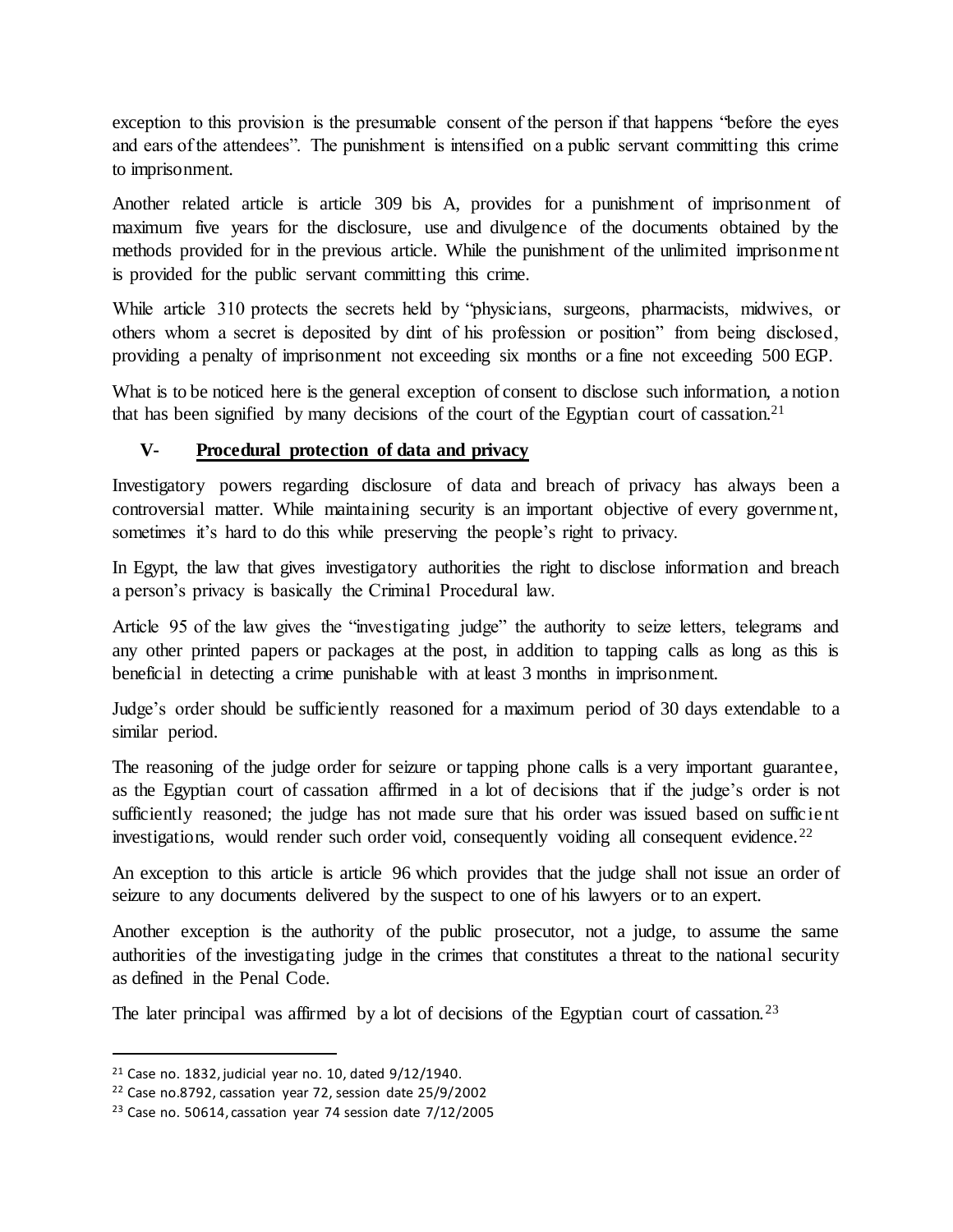The above mentioned provisions put some restrains on the government – vested in the investigation authorities - ability of surveillance over persons, however, the tight wording of those provisions makes them too outdated to cope up with the huge leap in technology and communications leaving a big gap between what is written in the law and real life, which makes sense given that this law was drafted in 1950, and it's last amendment was in 2003.

# **VI- Data protection and the Electronic Signature Law**

The main purpose of the E-signature Law was to give the value of proof to the electronic signature, in addition to establishing Information Technology Industry Development Authority (ITIDA), with the aim of, inter alia, encouraging and developing information and communications technology, and encouraging and developing investments in information and communications technology industry.<sup>24</sup>

In addition, and for the first time, a set of comprehensive definitions concerning electronic signature and most importantly, the electronic document and electronic writing were provided for in the Law.<sup>25</sup>

Article 21 of the law provides for the confidentiality of e-signature and e-media data and information submitted to the entity licensed to issue digital certificates, article 23 sets a penalty of imprisonment and a fine of 10000 to 100000 EGP or either, for obtaining unrightfully a signature, written message or electronic medium; or breaching, intercepting or putting such electronic media out of service.

Definitions play a huge role in data protection in this Law, and they also reflect on the protection of data in general, even in other laws, definitions provided for in the Law for electronic writing and electronic document<sup>26</sup>, widens the scope of protection on any document originally created in an electronic form or transferred to an electronic form. Thus article 15 gives electronic writing and electronic documents the same legal effect of their paper counterparts.

Consequently, the protection provided for in the Criminal Procedural law, article 95 and 96 previously discussed, is now extended to all sorts of documents including electronic ones, making it forbidden for investigation authorities to hack to someone's email, for example, unless they have a properly reasoned order from the investigating judge.

However, a full protection of all sorts of communications and online data transactions still has no definite frame in the Egyptian law until this point.

# **VII- Data protection in The Law of The Central Bank, The Banking Sector And Money**

This Law is basically responsible for regulating banking sector, a very important part in the economy of any country.

<sup>24</sup> Art.3 Egyptian e-signature law no. 15/2004

 $25$  Ibid, art.1

 $26$  Ibid art.  $1/a$ , b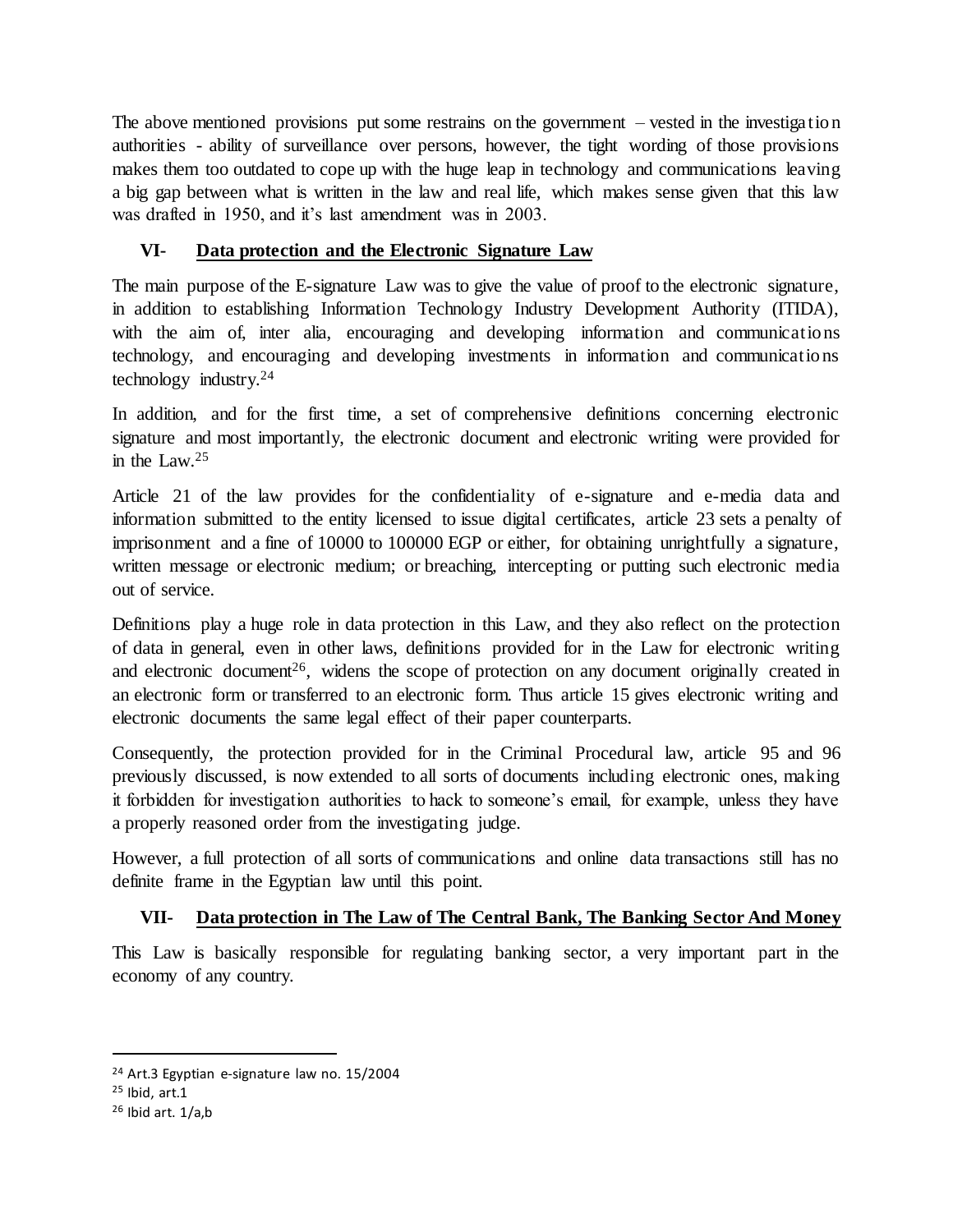Protection of data of bank clients is a key element of trust between that bank and the client, thus reducing market confidence in transactions like online banking.

That is why a whole section in the law was dedicated to maintaining the Secrecy of Accounts<sup>27</sup>, articles 97 to 101. These articles set the principle of secrecy of all accounts, deposits, trusts, and safes of customers at banks, as well as their related dealings, in addition to an obligation of nondisclosure on the board chairmen and members of banks, real estate finance companies, financial lease companies, inquiry and credit rating companies, as well as their directors or staff of the previous information.

The protection of data in this law does not stop at people dealing directly or indirectly with these data, it extends to investigating authorities powers with an exceptionally complicated procedure of disclosure. Article 98 of the law provides for disclosure or access to the information in article 97 only by virtue of a court order from Cairo Court of Appeal, to be issued upon request from the Attorney General or any one he delegates from among at least the first public attorneys, or upon the request of an official or interested party.

Such relatively long process ensures that disclosure of such delectate information is only done when it is really necessary. One exception of the above mentioned mechanism is the authority of the Attorney General or whoever he delegates' from among first attorneys to disclose these information in the course of investigating a crime related to public domain and money laundering crimes.

Article 124 punishes the violation of articles 97 to 100 with imprisonment for a period of not less than one year, and a fine of not less than twenty thousand pounds, and not more than fifty thousand pounds. While article 125 punishes whoever among the workers in charge of enforcing the provisions of this Law divulges any data or information he has ex officio obtained with imprisonment for a period not exceeding two years, and a fine of not less than five thousand pounds, and not exceeding ten thousand pounds or either penalties.

In this law, the legislature tried to protect all sorts of data gathered or processed by financial services institutions. However it did not contain specific provisions for the protection against technology related breaches for client data like card frauds schemes and identity theft crimes.

It is worth mentioning here that the central bank of Egypt is entitled to update banks with security measures regarding clients data with periodic instructions of his powers derived from article 6 of the law.

# **VIII- Data protection in the Civil Status Law**

 $\overline{a}$ 

The Civil Status Law is the law regulating registration of births, deaths and issuance and management of national identification numbers with all associated information about citizens.

 $27$  Section 4, law no. 88 of the year 2003 Promulgating The Law of The Central Bank, The Banking Sector and Money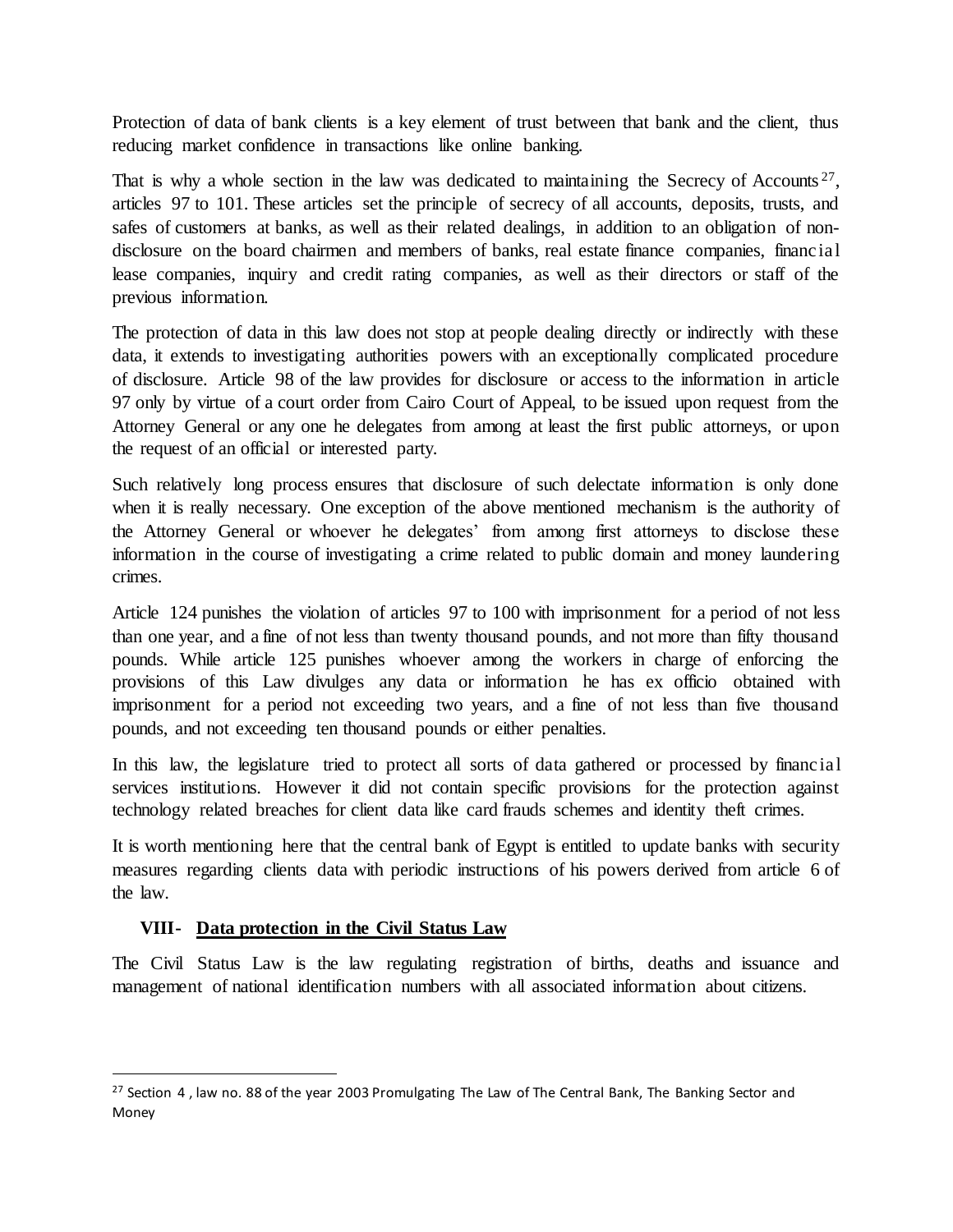Article 13 of the law provides for the secrecy of all the registered information concerning the citizen's civil status, what is more, it is considered a "national secret" that cannot be disclosed without a written permission from the head of the civil status authority.

The same article regulates the way of disclosure of such information by the judicial authorities or the public prosecution and it obliges the judge or the investigator "the public prosecutor" to physically move to the authority's headquarter examine those information.

Section nine of the law titled "Guarantees of the Protection of Citizens' Rights" consists of two articles (64, 65). Article 64 provides for the way information is being collected from the citizens and that such information should not contain anything about political tendencies or beliefs or the criminal records unless otherwise provided for in the law.

On the other hand, article 65 provides that the civil status authority is committed to take all necessary measures to secure personal data collected and stored on computers or the attached storage media against any breach or manipulation or access disclosure or destroy unless otherwise provided for in the law according to the procedures provided for therein.

Article 74 sets a punishment of imprisonment of not less than six months and a fine not less than 500 pounds or either for whoever accesses or attempts to access or acquire or attempt to acquire any of the information or the data in the registers or computers or the attached storage media or alter it in any way, the penalty becomes the imprisonment of the culprit if the criminalized act occurred on the collective data or information or statistics.

Overall, in terms of data protection in this law, the articles that dealt with it is sufficiently protective, however, the lack of accurate definitions for some of the terminology used in the law such as "personal data" and the difference between "data" and "information" adds uncertainty to the accurate meaning of the articles dealing with data and information protection.

# **IX- Egypt and the international efforts in the field of data protection**

In a study conducted by the United Nations Office on Drugs and Crime "UNODC"<sup>28</sup>, it was found that more than half of responding countries to the survey conducted in relation to the study, reported that between 50 and 100 per cent of cybercrime acts encountered by police involved a 'transnational element.' The prosecution of transnational acts requires states to assert two types of 'jurisdiction' – both substantive and investigative.

Furthermore, studies shows the global cost of cybercrime is estimated to be between \$375 billion and \$575 billion annually'-greater than the 2013 Gross Domestic Product of all but thirty of the world's countries<sup>29</sup>, making combating cybercrime is a matter of international importance on both economic and security level, a matter that requires solidarity and cooperation on the international level.

<sup>28</sup> Comprehensive study on Cybercrime, draft February 2013, United Nations, New York 2013.

<sup>&</sup>lt;sup>29</sup> Patrick Stewart, TRADING CYBERCRIME FOR JOBS AND COMMERCE OR PAYING UP: USING THE WTO TO COMBAT CYBERCRIME, 48 Geo. Wash. Int'l L. Rev. 475 2015-2016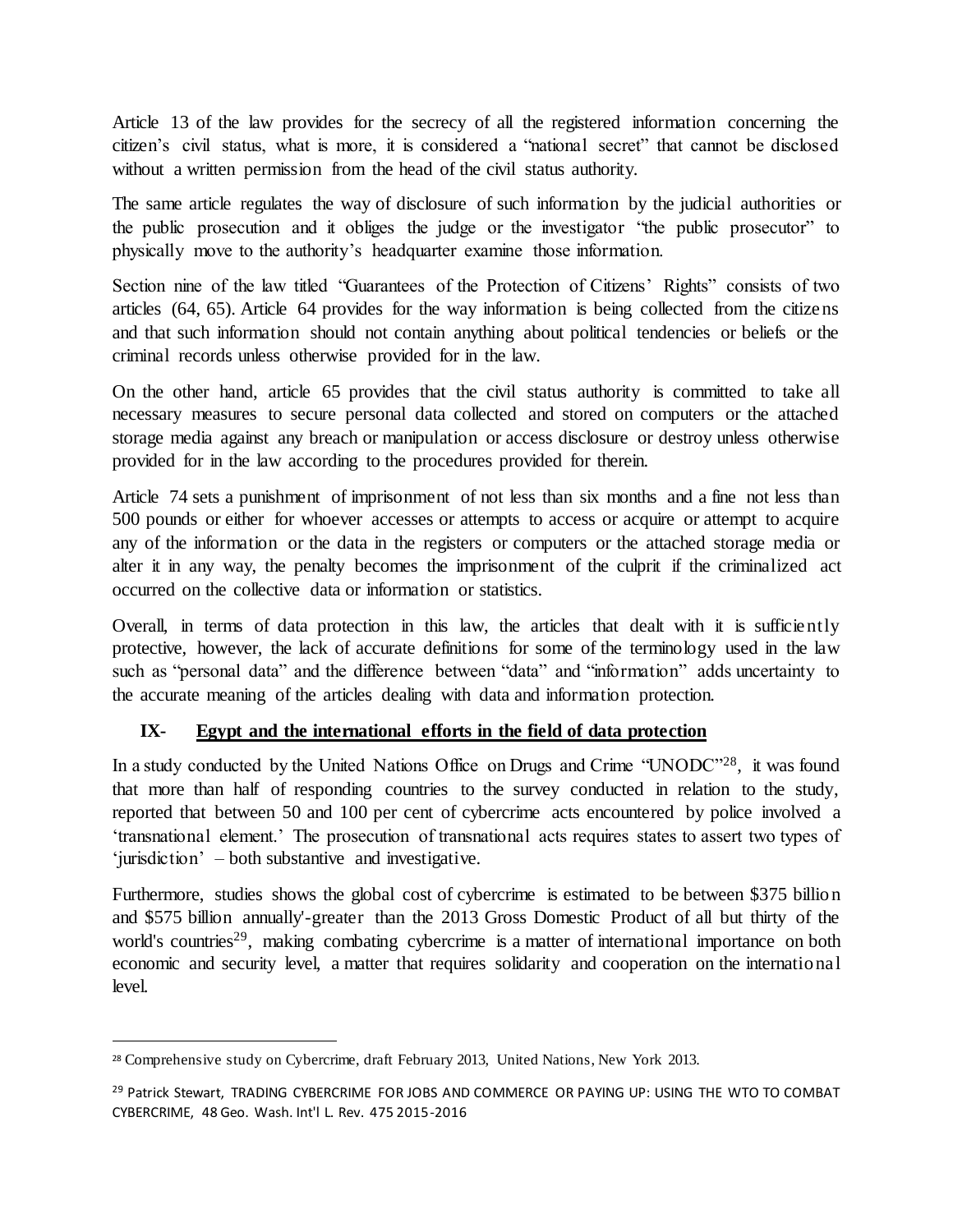Consequently, countries should adapt their laws in a way accepting their application to an act that takes place only partly, or even not at all, within its national territory. In addition, states need to be able to carry out investigative actions that concern the territory of other states. It has to be acceptable that investigations may involve infringements on the sovereignty of states, so, formal and informal processes of consent and international cooperation are required. Many of these are at the level of international treaty law, both multilateral and bilateral. National laws, however, can also specify procedures to be applied, or create bases for cooperation in their own right.<sup>30</sup>

Recognizing that, and acknowledging the importance of international cooperation in the field of data protection and cybersecurity, that international cooperation in the field of data protection has always been the key tool in combating cybercrime, especially that cybercrime is known of its interregional nature and the constant existence of transitional elements<sup>31</sup>, Egypt has joined the League of Arab States Convention for Combating Information Technology Crimes (Arab Convention).

The purpose of this Convention as mentioned in its preamble, is to enhance and strengthen cooperation between the Arab States in the area of combating information technology offences to ward off the threats of such crimes in order to protect the security and interests of the Arab States and the safety of their communities and individuals.<sup>32</sup>

The basic structure of the Convention consists of five chapters, the first chapter is general provisions which basically deals with necessary definitions and the scope of application, second chapter deals with relatively detailed definitions for various kinds of information technology related crimes, while the third chapter contains the procedural provisions which are in essence answering the question of how the member states would implement this conventions and integrate it in their legal systems, while chapter four is about legal and judicial cooperation and the fifth chapter is for about final provisions regarding ratification and limitations to the application of the treaty.

The first remark concerning Egypt with regards to that convention is the delay of the date of the coming into force of the convention, the convention was signed in 2010, while ratified and adopted by the parliament in 2014.

The main cause for that is obviously due to the series of the well-known political circumstances that Egypt has been through since the break of the so called Arab Spring in January 2011, where Egypt haven't had a stable parliament since 2011 until recently.

Meanwhile, on the 27<sup>th</sup> of June 2014, the member states of the African union adopted the "African Union Convention on Cyber Security and Personal Data Protection<sup>333</sup>. The main purpose for this

<sup>30</sup> Ibid page55

<sup>31</sup> Ibid28, page 183

<sup>&</sup>lt;sup>32</sup> Arab Convention on combating Information Technology Crimes

http://itlaw.wikia.com/wiki/Arab Convention\_on\_Combating\_Information\_Technology\_Offences accessed 23/8/2016

<sup>&</sup>lt;sup>33</sup> AFRICAN UNION CONVENTION ON CYBER SECURITY AND PERSONAL DATA PROTECTION, Adopted by the 23rd Ordinary Session of the Assembly of the Union, Malabo, 27th June 2014.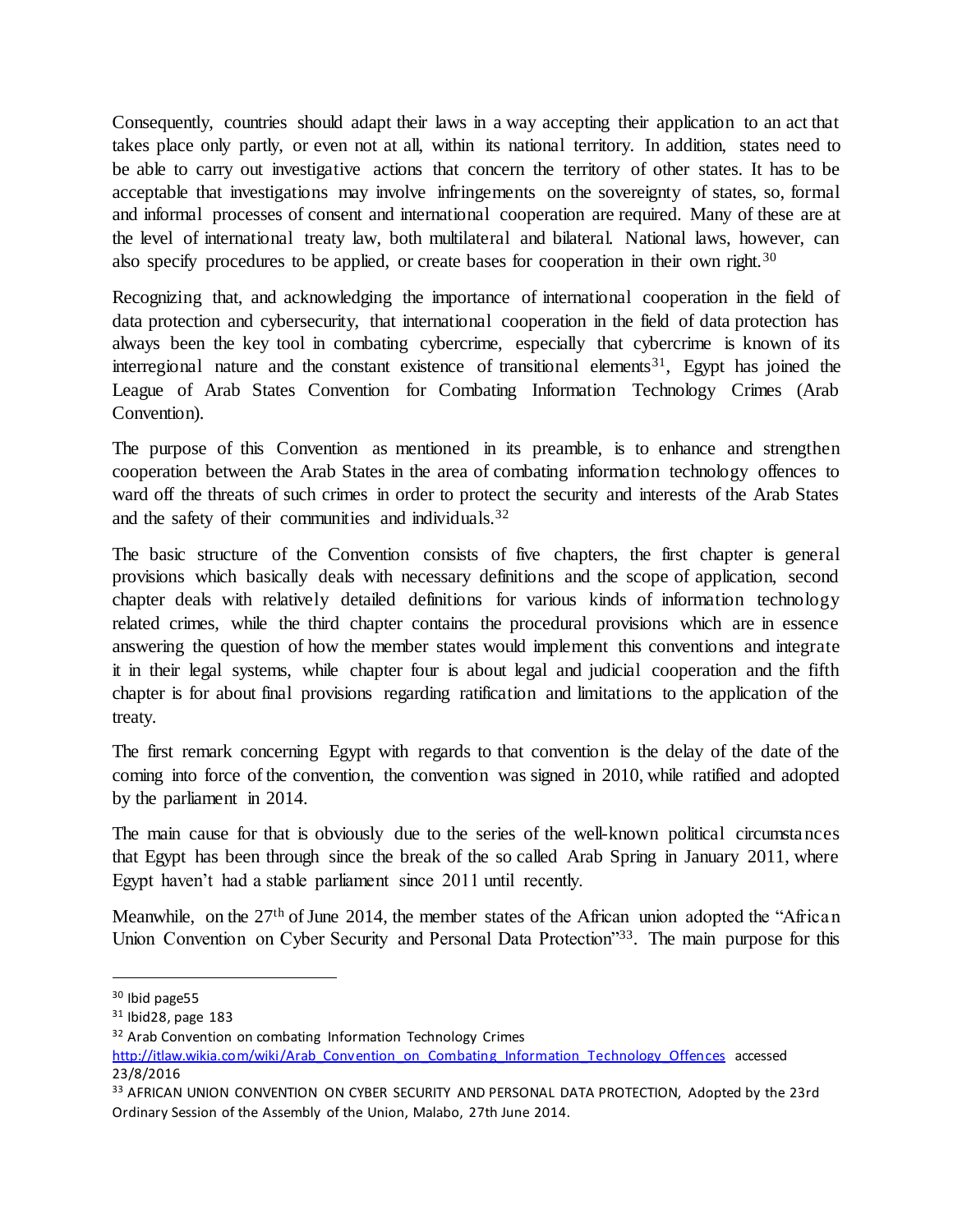convention was similar to that of the Arab convention, however Egypt has not ratified the convention or bring it into force for no known reason until now.

However, ratifying the Arab convention is a huge step on the right direction for Egypt in the field of data protection and cyber security and was, with no doubt, one of the main derives behind the ongoing efforts to adopt the information technology crimes and the cybersecurity law as proposed.

# **Chapter 2**

# **The proposed law**

# **II- Background**

On the 12th of January 2016, the Egyptian ministry of communications and information technology, communicated a bundle of laws to be enrolled in the legislative agenda of the High Committee for Legislative Reform, among which was a law concerning cybersecurity and data protection, "The cybersecurity and Information Crime Law".

The purpose of the proposed law is – apparently – to maintain data protection and privacy of the individuals and the country from the hazards of cybercrime and all sorts of privacy violations.

I will start with a general overview of the proposed law and then see the amount of participation to data protection and cybersecurity the law has and see what could be done for this law to better achieve its goal.

# **A- Overall structure of the proposed law**

The proposed law consists of six chapters.

# **i- First chapter**

The first chapter consists of 4 articles, first article contains definitions that came in a very detailed and long style, consisting of 51 definitions that, in the views of the proposing body, covers all aspects needed for the functioning of the law.

Second article comprised seven points clarifying the main purposes of the proposed law. Third article states the persons, whether natural or legal, who are subjected to the law. While article four about exceptions, mainly from the persons subject to the law, basically national security authorities, taking into consideration the obligation upon such authorities to commit to establish a system in conformity with the minimum standards provided for in the law.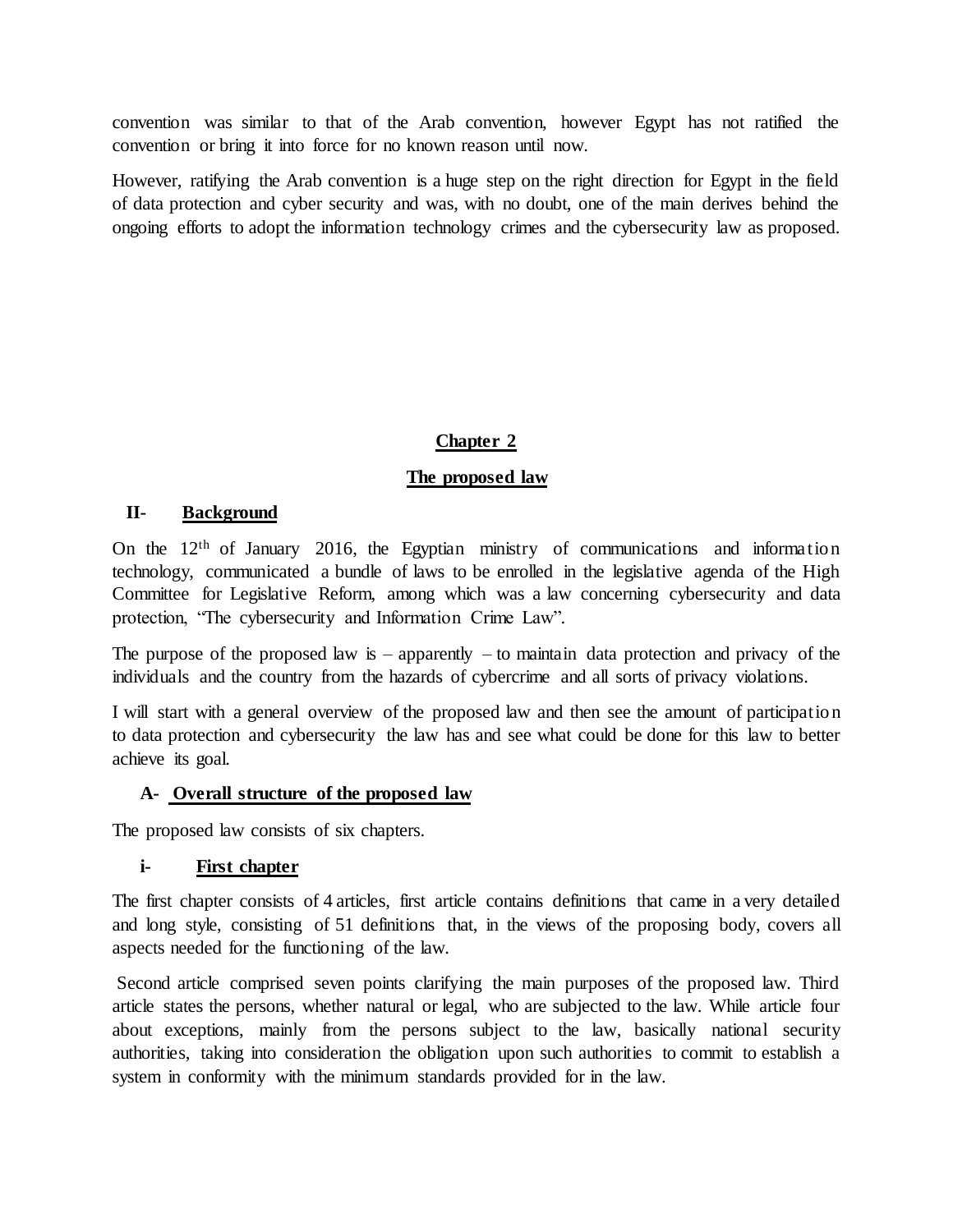#### **ii- Second chapter**

The second chapter is considered to be the most important chapter of the law, as it establishes in 19 articles, from 5 to 23, a new body entitled to monitor the application of the proposed law and was named the "National Authority for Cyber Security", hereinafter NACS.

The articles state the purpose of the NACS, its competence and jurisdiction, the articles also organise how the NACS is formed and the funding thereof.

A further detailed view for the NACS will be dealt with later in this chapter.

# **iii- Third chapter**

This chapter consists of eleven articles, related to the second one and contains the conditions of appointment, and qualifications that the members of the board of NACS should have and ways those members are appointed.

#### **iv- Fourth chapter**

This chapter comes in twenty four articles, dealing with the obligations and responsibilities of the persons subject to this law, specifically data controllers, in nine sections. The chapter deals specifically with the responsibility of the persons subject to the law in laying down security policies and drawing the limitations of such policies, dealing with the temporary clearance permits for personnel working for third parties and temporary labour, limitations of the responsibility for managing and administering the information assets, human resources and communication systems, in addition, it regulates the responsibilities of the data controller in taking security measures necessary for access to the network and information and the procedures to be taken when purchasing, renting or maintenance of information systems and the last section puts an obligation on data controllers preventing them to get in contact with any of the persons who are found in breach of the provisions of the law.

#### **v- Fifth chapter**

In ten articles, this chapter regulates the work, discipline and appointment of experts.

#### **vi- Sixth chapter**

It consists of two sections, first one dealing with interim measures that could be taken and issued by the judiciary, including the measures for seizure of proof and other procedural matters.

Second section states the infringements and the penalties thereof.

The law then comprises three main ideas, the idea of setting a group of definitions encompassing all data related and internet related terms which will be beneficial for the application of the law and can act as a guideline for future laws dealing with the same matter. In addition, it establishes a supervising body, the NACS, which should have a big role in helping this aw in achieving its goals. Lastly, it establishes a set of crimes that are supposed to cover various types of cybercrimes and computer related crimes.

# **B- Why now?**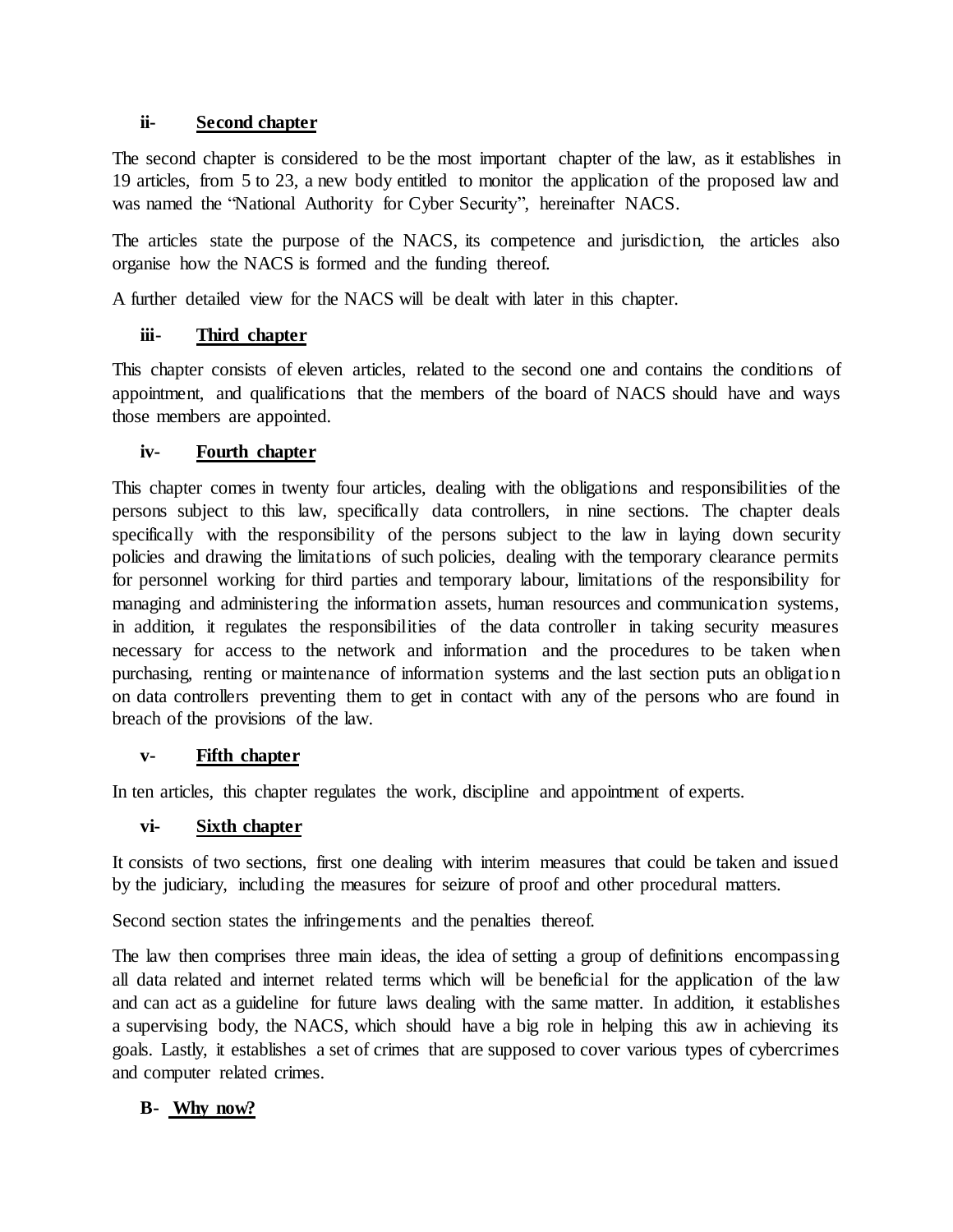Security is one of the most important reasons behind the idea of proposing the law at this point, thus in a memo attached to the proposed law explaining the urge to adopt such law at that time, the ministry of communications made it clear that the security concern was one of the most important reasons behind the proposal of the law.

That actually makes sense, as a lot of crimes committed online or using technology in general cannot find an applicable provision in the Egyptian law, thus compromising security on the individual and national level.

For example, if we took denial of service attacks "DOS" and distributed denial of service attacks "DDOS" as an example of cybercrimes<sup>34</sup>, Worthy and Fanning argue that the commercial risks associated with DoS attacks are significant. Besides remediation and reputational costs, victims face extra software and consultancy costs together with the risk of increased bandwidth/usage charges (for example, where hosted sites are targeted) <sup>35</sup>, however. we will find no competent provision in all of the Egyptian laws dealing with this crime, save for article 361 of the Egyptian Penal code, which does incriminate sabotaging peoples properties, which won't fully apply as long as no tangible harm was done to the devices or computers subject to the attack as the article explicitly applies on "fixed or movable property"<sup>36</sup>.

However, security reasons are not the only ones behind the proposal of the law, given the increasing value of electronic commerce in Egypt; thus in an interview for the founder of the famous electronic commerce webpage "Souq.com", Al-Sahi said that the number of people using electronic commerce in Egypt is 9.25 million, expected to reach 15 million by next year, however, he however added that less than 7% of the persons visiting his site actually perform commercial transactions due to the lack of confidence  $37$ , apparently because of the absence of legal platforms protecting consumers data from various sorts of assault.

Both security and economic dimensions of adopting the law at this point are strongly connected, thus, risk management is one of the key issues any donor, especially the IMF which Egypt has been eagerly seeking its loan, until it already succeeded this year<sup>38</sup>, might seek, and as cybersecurity will improve trust in the overall security and commercial atmosphere in Egypt, adopting this law at that specific time seems appropriate in strengthening the status of Egypt on the international level.

 $34$  DOS is when a deliberate attempt is made to stop a machine from performing its usual activities by having another computer create large amounts of specious traffic, while DDOS is when one computer controls a large number of remote computers called 'zombies' to organise an attack of a target at the same time. Source: Difference between DOS and DDO <Shttps://hetzner.co.za> accessed 2/1/2016

<sup>&</sup>lt;sup>35</sup> Bill Gould, Anonymous hackers take down five government websites in whaling protest. <http://www.express.co.uk/>accessed 2/1/2016

<sup>36</sup> Art.361 Egyptian Penal Code

<sup>&</sup>lt;sup>37</sup> E-commerce expanding in Egypt (in Arabic)

[http://www.aljazeera.net/news/ebusiness/2016/6/5/%D8%A7%D9%84%D8%AA%D8%AC%D8%A7%D8%B1%D8%](http://www.aljazeera.net/news/ebusiness/2016/6/5/%D8%A7%D9%84%D8%AA%D8%AC%D8%A7%D8%B1%D8%A9-%D8%A7%D9%84%D8%A5%D9%84%D9%83%D8%AA%D8%B1%D9%88%D9%86%D9%8A%D8%A9-%D8%AA%D8%AA%D9%88%D8%B3%D8%B9-%D9%81%D9%8A-%D9%85%D8%B5%D8%B1) [A9-%D8%A7%D9%84%D8%A5%D9%84%D9%83%D8%AA%D8%B1%D9%88%D9%86%D9%8A%D8%A9-](http://www.aljazeera.net/news/ebusiness/2016/6/5/%D8%A7%D9%84%D8%AA%D8%AC%D8%A7%D8%B1%D8%A9-%D8%A7%D9%84%D8%A5%D9%84%D9%83%D8%AA%D8%B1%D9%88%D9%86%D9%8A%D8%A9-%D8%AA%D8%AA%D9%88%D8%B3%D8%B9-%D9%81%D9%8A-%D9%85%D8%B5%D8%B1)

[<sup>%</sup>D8%AA%D8%AA%D9%88%D8%B3%D8%B9-%D9%81%D9%8A-%D9%85%D8%B5%D8%B1](http://www.aljazeera.net/news/ebusiness/2016/6/5/%D8%A7%D9%84%D8%AA%D8%AC%D8%A7%D8%B1%D8%A9-%D8%A7%D9%84%D8%A5%D9%84%D9%83%D8%AA%D8%B1%D9%88%D9%86%D9%8A%D8%A9-%D8%AA%D8%AA%D9%88%D8%B3%D8%B9-%D9%81%D9%8A-%D9%85%D8%B5%D8%B1) accessed 10/9/2016 38 Egypt—IMF talks: Good goals, risky business[, http://globalriskinsights.com/2016/08/egypt-imf-talks-good-goals](http://globalriskinsights.com/2016/08/egypt-imf-talks-good-goals-risk-business/)[risk-business/](http://globalriskinsights.com/2016/08/egypt-imf-talks-good-goals-risk-business/) accessed 19/9/2016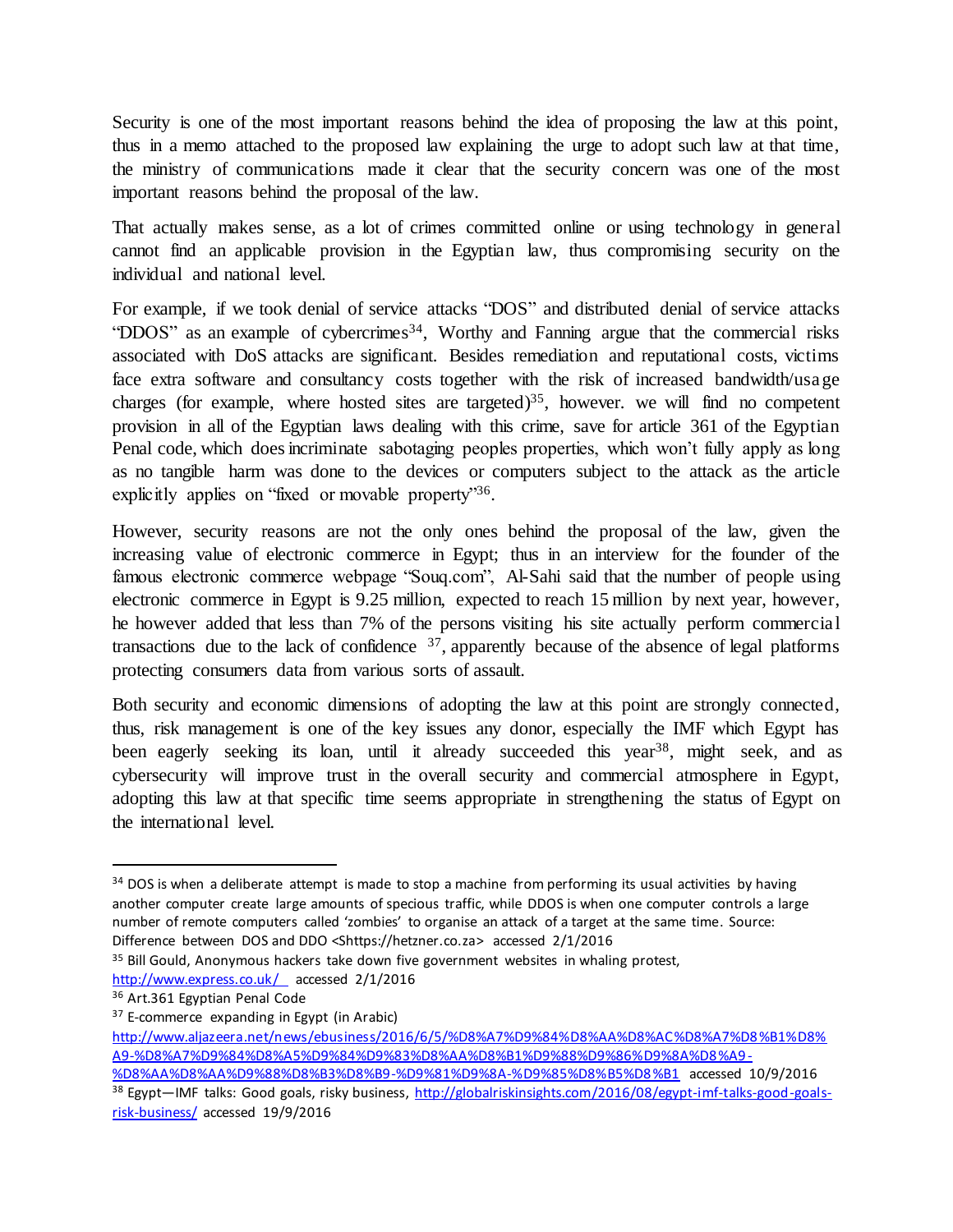The IMF loan deal with Egypt, recently closed, made a set of conditions in order to affect the loan, a lot of which regarding meeting the conditions set out in the united nations agreement against corruption<sup>39</sup>, and as cybersecurity is one of the law on the agreement's checklist, adopting a law for cybersecurity will serve the country's goal in getting the loan at this crucial economic phase.

Chris Jarvis, IMF mission chief for Egypt, said in a statement after the deal was announced, that "Egypt is a strong country with great potential but it has some problems that need to be fixed urgently'<sup>40</sup>

Therefore, securing data will not only enhance security on both national and individual levels, but also will have a positive effect on the Egyptian economy on the long and short terms, promoting trust in the government and enhancing Egypt's image before rating authorities and loan donors.<sup>41</sup>

# **C- Key articles of the proposed law**

It is evident that the proposed law is too vast to be covered here, however, I have chosen some of the key sections that I believe the most are important and could be dealt with in a better way at the final adoption process to provide further details on how the proposed law dealt with it and what enhancements could be introduced to the original draft.

# **I- National Authority for Cyber Security**

As mentioned earlier, the second chapter of the proposed law is dedicated to the establishment of the NACS, the section comes in 19 articles dealing basically with the NACS's aims, jurisdiction and duties, in addition to its structure and sources of funding.

In the latter, I will have an overview of the functioning of the NACS in the proposed law with focus on formation and jurisdiction.

# **1- Aims of the NACS:**

Article 6 of the proposed law stated seven aims for the authority, all stem from its main goal of raising the cyber security capabilities of the country and developing the cyber security industry in the country.

The above mentioned goal comes within the frame of supporting the high interests of the country and its national security; establishing the idea and culture of cyber security in the community; regulating the activities of providing and operating of cyber security services; development of a national industry for cyber security; ensure the compliance with the international treaties effective in Egypt and decisions issued by the international and regional organizations concerning cyber security; monitoring the establishment of cyber security policies and monitoring the enforcement of the law.

<sup>&</sup>lt;sup>39</sup> An interview with Dr. Haitham Albaakli, Counselor at the Egyptian Ministry of Justice, Legislation sector, 18/9/2016.

<sup>40</sup> IMF Steps Deeper Into Middle East Cauldron With Loan to Egypt[, http://www.hellenicshippingnews.com/imf](http://www.hellenicshippingnews.com/imf-steps-deeper-into-middle-east-cauldron-with-loan-to-egypt/)[steps-deeper-into-middle-east-cauldron-with-loan-to-egypt/](http://www.hellenicshippingnews.com/imf-steps-deeper-into-middle-east-cauldron-with-loan-to-egypt/) accessed 19/9/2016

<sup>41</sup> Ibid38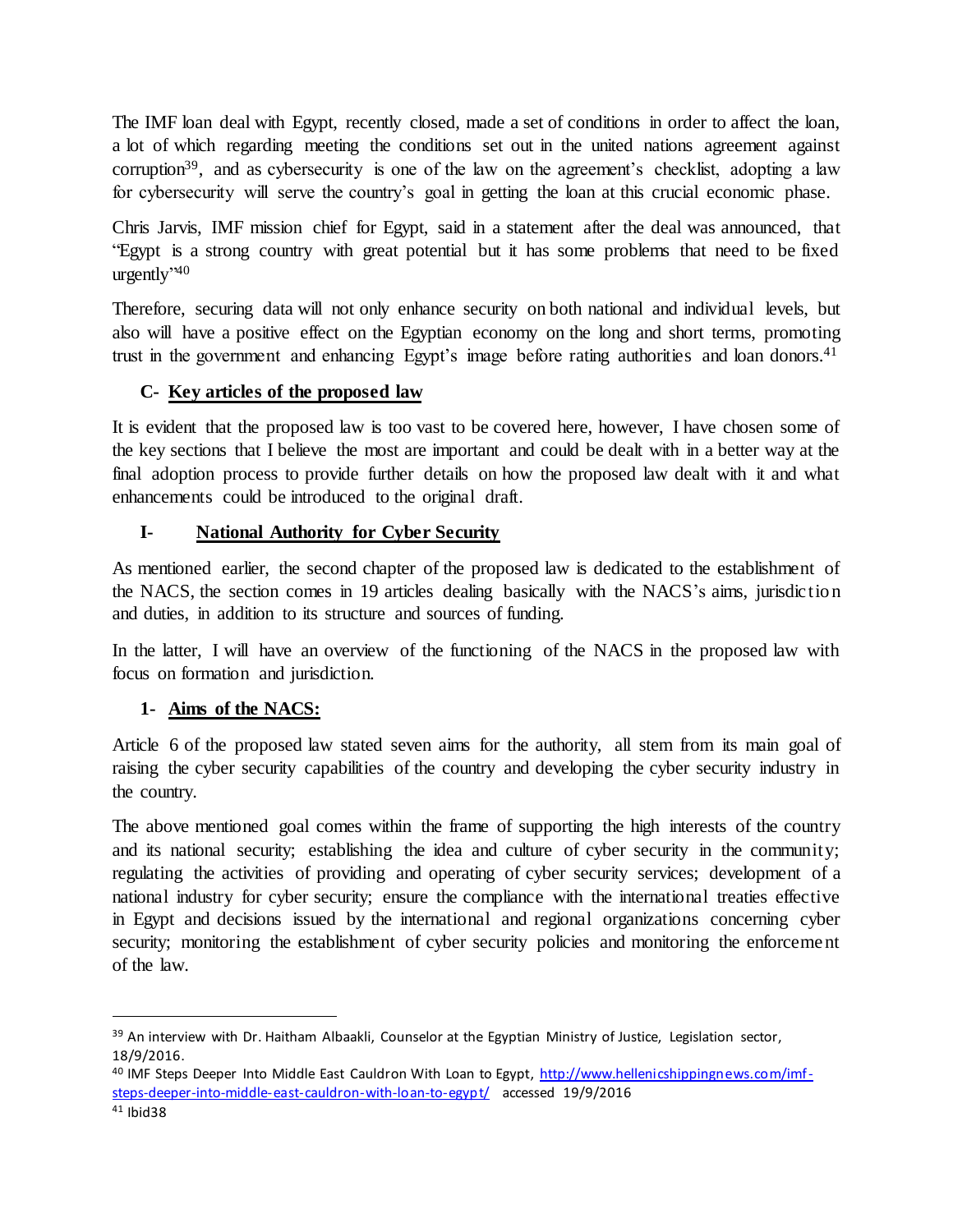# **2- Terms of reference of the NACS**

Articles 7,8 and 9 of the proposed law deal with the terms of reference of the NACS, among which it has the power to lay down plans and programs and administration techniques suitable to the application of the law, regulate licensing of practice of all cyber security relevant businesses and providing expert consultations to the authorities investigating cyber security breaches.

In addition, article 8 consisted of a long detailed set of powers exclusively for the NACS including technical and administrative rules to be put by the authority to regulate the functioning of the law and coordinating between the different undertakings and putting the main strategy of cyber security all over the country.

Furthermore, the authority is entitled to provide consultations to third parties both on the national and international level after obtaining a written consent from the Egyptian president.

# **3- Structure of the NACS**

Article 14 contains the structure of the authority, it provides that the authority shall be administered by a board of directors of 15 members, to be formed by a presidential decree.

Article 18 provides that the authority should have an executive chief, to be appointed by a ministerial decree of the prime minister for four renewable years, +the executive chief is responsible for the functioning of the authority on the technical and administrative levels, furthermore, the executive chief shall represent the authority before courts.

Article 21 provides that the president of the board of directors shall issue a decision establishing four committees, 1- committee for the regulation of the cyber security professions, 2- committee for the supervision and inspection of cyber security systems, 3- committee for the development of cyber security systems, 4- committee for the development and training of human resources.

# **II- Criminal and procedural protection**

The sixth chapter of the proposed law is considered the core part of the legislation, as it sets out in two sections the procedural protection of data and the crimes and penalties for breaches.

# **A- Procedural protection**

This section consisting of 2 articles deals basically with the collection of electronic evidence and the value of proof thereof.

# **First section**

Article 73 gives the competent judge the authority of issuing instant decisions in the absence of any of the parties to:

- 1- Seize, withdraw, collect or hold any data or information or any information system and the tracking thereof.
- 2- Search, entry and access to any computer program, data base, and other devices and electronic systems for the purposes of the execution of the seizure.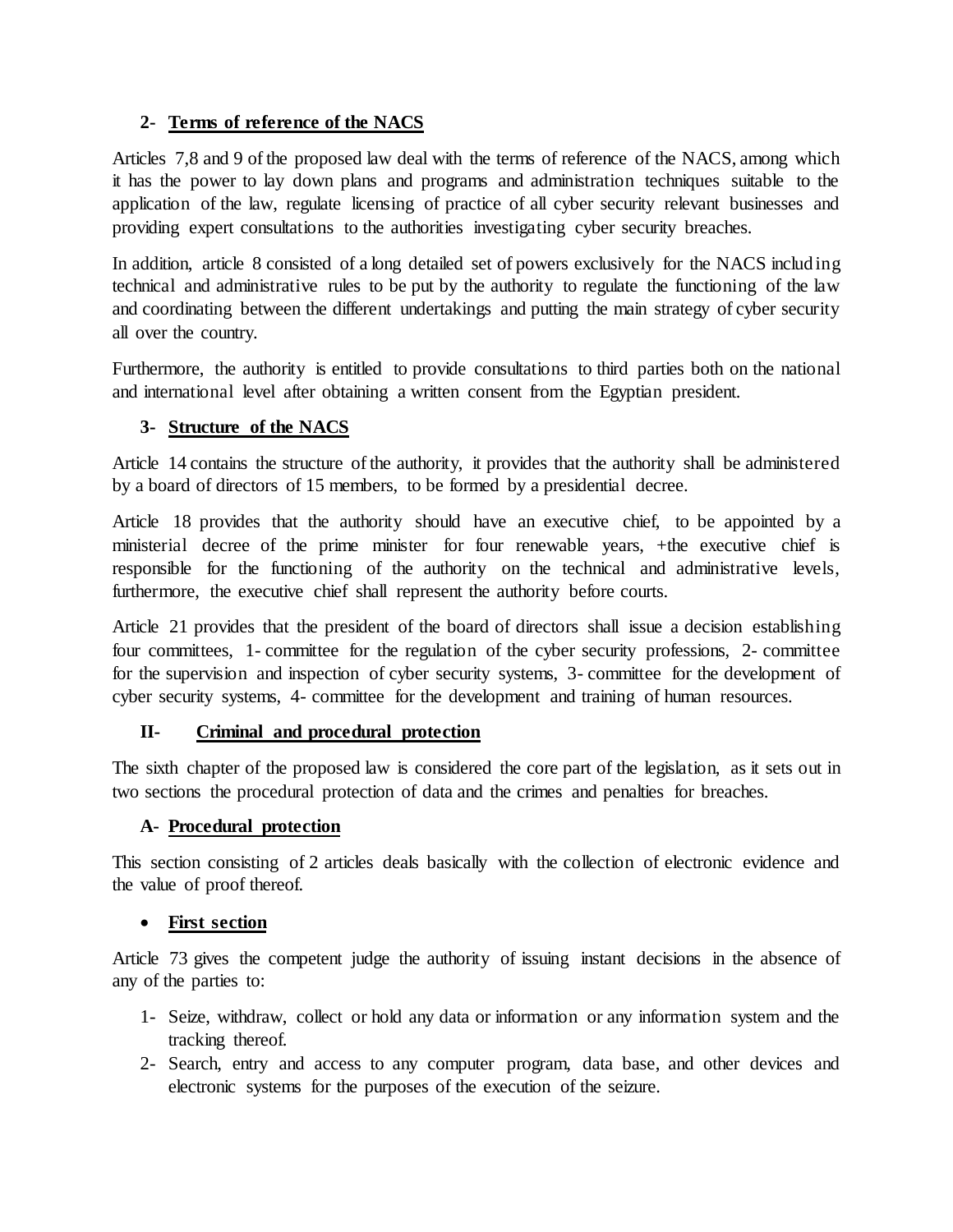3- Order any data controller or information system controller or service provider to hand in any data concerning any information system or electronic system or technical device under his control or saved in his cyber space or on any multimedia, as well as any data concerning communications performed on this system or any technical device.

Article 74 gives the electronic evidence derived from the devices, multimedia, hardware, information system, computer program, or any means of information technology, the same value of proof of physical evidence in criminal proof, on the condition that the procedures approved by the NACS for electronic evidence keeping are followed.

# **Second section**

The second section consists of 10 articles, containing crimes and penalties in addition to the NACS's competence in interfering with initiating legal actions towards any breach and the ability to withdraw any legal actions.

Article 75 and 76 contains a list of crimes  $-22$  crimes – some of which are purely computer crimes, as the subject of the offence is a computer system or information systems, others are computer related crimes, and those are conventional crimes committed by using a computer or any technological means, in addition to cybercrimes where the internet is a factor in committing the  $crime$ <sup>42</sup>

The overall language of the proposed law seems more technical than legal, the law, mainly drafted by engineers, lacks legal depth, making it very detailed and sometimes redundant.

#### **D- Similar law proposals**

On 30/5/2016, the legislative reform committee proposed a law for combating information technology crimes, "The Anti Information Technology Crimes Law".

For the purposes of analysis and comparison, I will mention the basic structure of the law and to deal with it with a slight more details when comparing it with "The cybersecurity and Information Crime Law" later on.

The structure will only focus on the titles of the various chapters and a brief description of articles in order to monitor the apparent similarity between the two proposed laws although the first law is much more comprehensive than the second.

# **Egyptian law for Information Technology Crimes**

# **First chapter:**

# **General provisions**

Art.1 : Definitions

 $\overline{a}$ 

Art.2: rights and obligations of service providers

<sup>42</sup> Computer crime, [http://www.lectlaw.com/mjl/cl025.htm accessed 22/9/2016](http://www.lectlaw.com/mjl/cl025.htm%20accessed%2022/9/2016)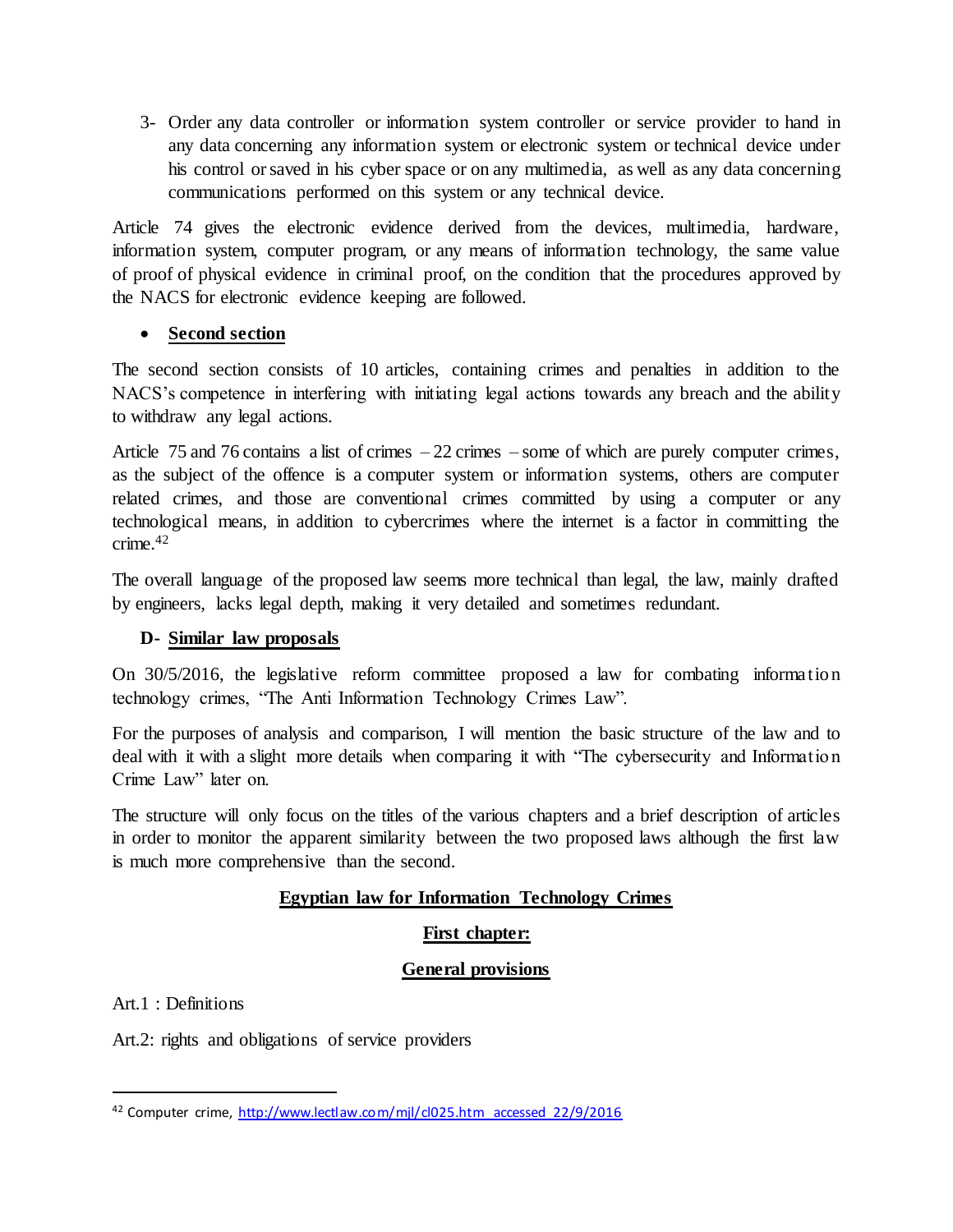Art.3: territorial scope of application

Art.4: international cooperation in the field of combating information technology crimes

#### **Second Chapter:**

#### **Procedural provisions**

Art.5: law enforcement personnel

Art.6: jurisdiction

Art.7: investigation and judicial procedures

Art.8: decisions and orders "concerning granting the right to acquire data or information for the purposes of law enforcement"

Art.9: decisions and procedures concerning requests for blocking websites

Art.10: appealing the decisions issued for blocking a website

Art.11: travel ban

Art.12: experts

Art.13: digital proof

Art.14: reconciliation

#### **Third chapter:**

#### **Crimes and punishments**

#### **Section 1**

#### **Assaults on the integrity of information technology networks and systems**

Art.15: illegal use of telecommunication services

Art.16: passing of access "going further the authorized right to login granted by an account owner"

Art.17: illegal access

Art.18: illegal interception

Art.19: assault on the integrity of the information technology systems

Art.20: assault on emails, websites, and private accounts

Art.21: assault on the design of a website

Art.22: assault on information systems of the state

Art.23: assault on the integrity of the information network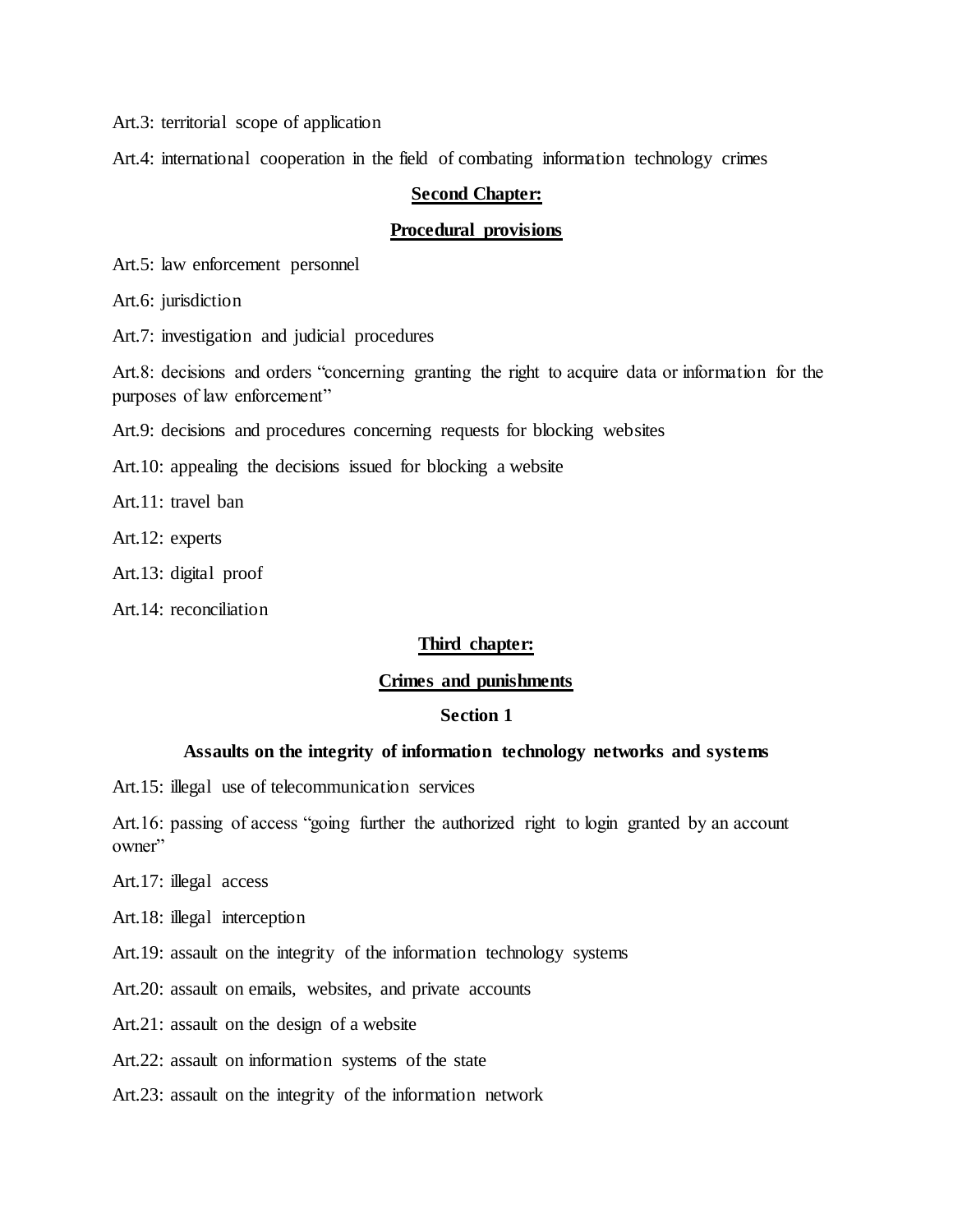Art.24: software, equipment, and tools used in committing information technology crimes

#### **Section 2**

#### **Crimes committed using information technologies and systems**

Art.25: crimes related to terrorism

Art.26,27: organized crimes committed using information technology systems

Art.28,29, 30,31,32: crimes related to electronic fraud and electronic counterfeiting

Art.33: crimes related to intellectual property violations and related rights

Art.34,35,36,37,38: crimes related to violations of privacy and illegal content

#### **Section 3**

#### **Crimes committed by site administrator (admins)**

Art.39,40,41,42:

#### **Section 4**

#### **Criminal responsibility of service providers**

Art.43-47

#### **Section 5**

#### **Aggravating circumstances**

Art.48

**Section 6**

#### **Criminal responsibility of legal persons**

Art.49,50,51

#### **Section 7**

#### **Accessory penalties**

Art.52,53,54

#### **Section 8**

#### **Attempted crimes and extenuating circumstances**

Art.55,56

#### **Fourth chapter**

#### **Transitional and final provisions**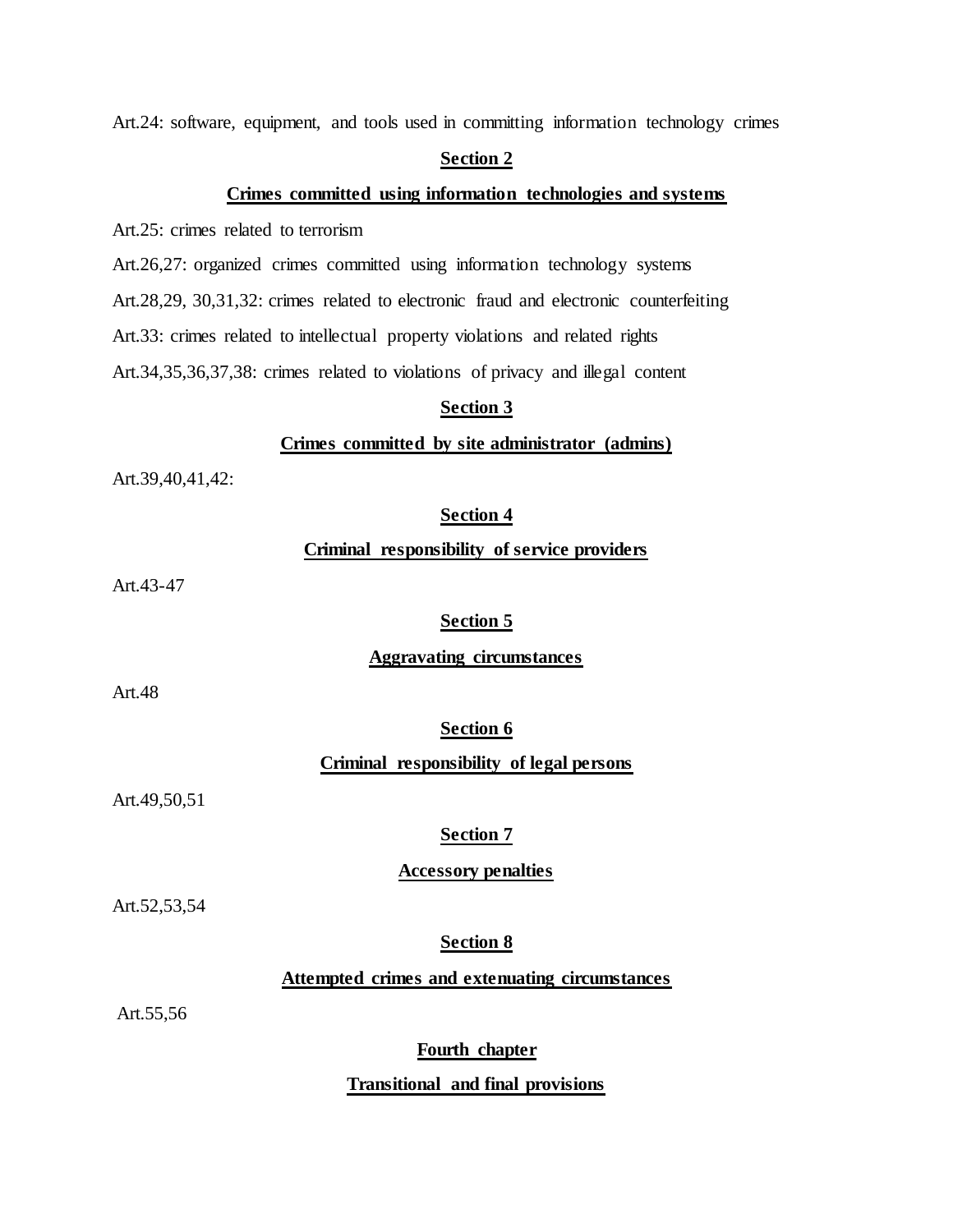Art.57,58,59

It is obvious here the criminal nature of this law, it basically enumerates crimes and penalties, unlike the first one that regulates data transmission in addition to stating crimes, however, it deals with more details with cybercrimes committed via the internet.

The reason behind the suggestion of the second law is still not clear, and whether both of them are going to be adopted at the same time or not is something that is still under discussion in the Legislative Reform Committee.

In the next chapter, I will deal with some analysis and critique for some of the main provisions of the law and suggesting enhancements on the original draft.

# **Chapter 3**

#### **Critique of the proposed law**

#### **III- Analysis of some of the articles of the proposed law**

As mentioned earlier, the proposed cybersecurity and Information Crime Law is too vast to be analyzed in this paper, consequently, I will select three main issues that I find important in the law and see how does the law deal with them.

Those three issues are; the NACS formation, duties and terms of reference, the criminal and procedural protection section, specially, the denial of service attack crime mentioned in the criminal section of law; and the judicial role in search and seizure of information and data.

Dealing with those issues with some details will be followed by recommendations of what I think should be changed and why, and the impact of that change.

#### **A- The National Authority for Cyber Security**

It is undisputed that the establishment of the NACS is a huge step and a great accomplishment of the law, thus, establishing an independent authority supervising the application of the law would definitely enhance the functioning thereof.

However, articles that dealt with the regulation of the NACS had some issues regarding what should be put in the law and what should be left for the executive regulations of the law.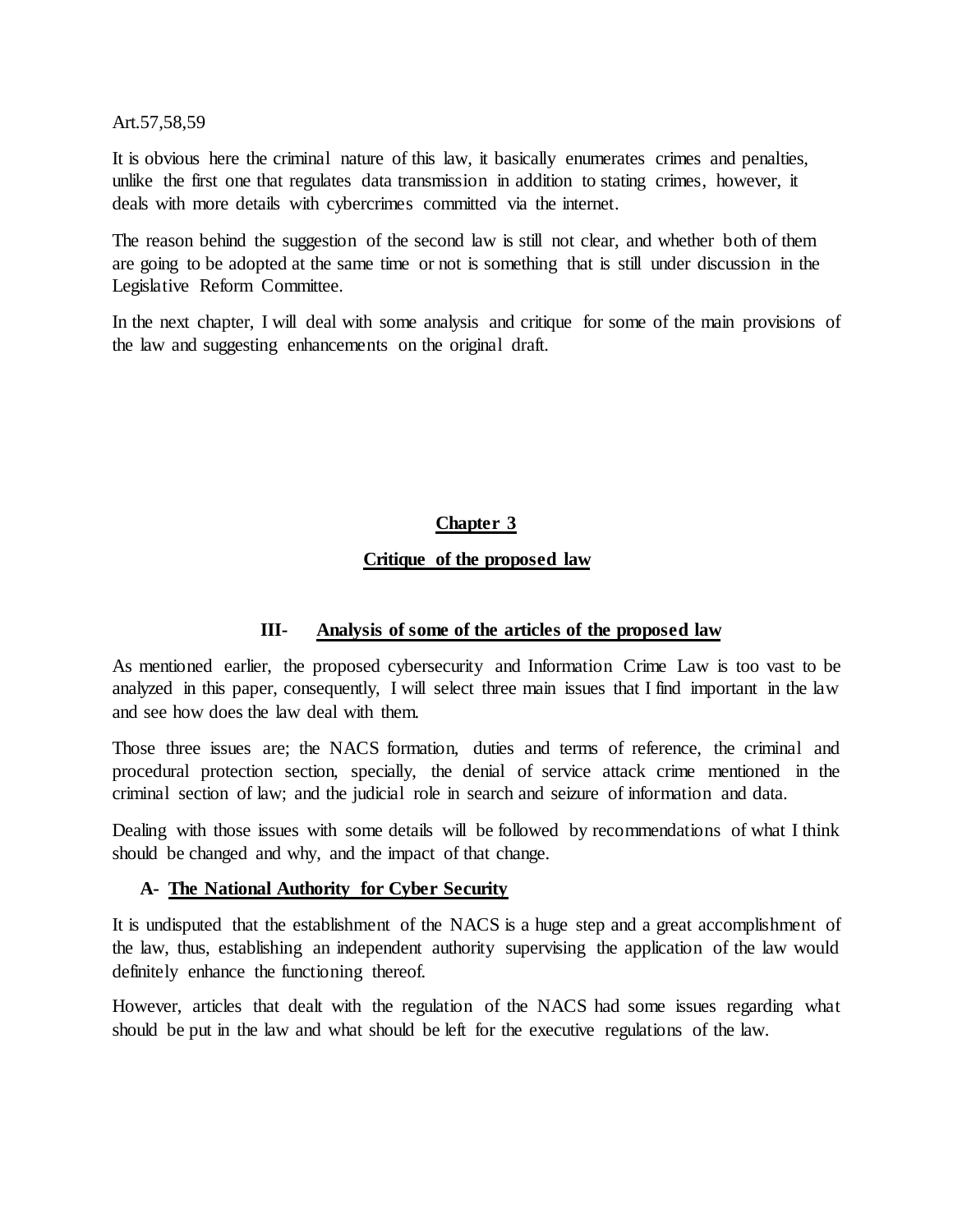The overall wording of the articles dealing with NACS seemed to be extensively detailed for no reason, or at least, most of the details mentioned in the law could be mentioned elsewhere to avoid confusion.

For instance, articles 7 and 8 contain a non-exhaustive list of terms of reference and powers of the NACS that seem very confusing and similar and overlapping in a lot of points, furthermore, some of them are unconstitutional in the first place.

Article 8/4, for example, provides that the NACS is the only authority entitled to suggest relevant laws and regulations, however, constitutionally, the parliament is the legitimate body entitled to legislate and draw the general policy of the country.<sup>43</sup>

Another issue about the articles regulating the NACS formation is that none of the articles of the law dealing with the formation of the NACS provided for the requirements or the competences of the executive chief, although he/she has a very sensitive and powerful position<sup>44</sup> which means that he/she has to have certain qualifications that enable him/her to assume his/her duties.

Lastly, a confusion exists between article 8 providing for the terms of reference of the authority and article 16 stating the powers of the board of directors of the authority, as they overlap in a lot of points confusing what is really meant by each of the articles and whether there is any difference between the two articles or do they complement each other?!

# **B- Commitments of data controllers**

Article 1 of the proposed law defines the data controller as "any person or entity that has the right to establish, store, copy, send, communicate, receive, or extract information or data or the route thereof". In section four of the proposed law, there is a set of articles regulating the relationship between the NACS and data controllers.

It contains nine subsections that are supposed to cover all aspects of the relationship between NACS and the controllers, however, the articles came in a very detailed way  $-27$  articles- that contained a lot of provisions making it very complicated for the reader to the law to comprehend and even more, to comply with.

# **C- Crimes and penalties**

Second chapter of section six of the law enumerates crimes and penalties in nine articles. We can categorize the crimes mentioned in this chapter into two main categories.

First one is computer crimes, which is defined as "any illegal act for which knowledge of computer technology is essential for prosecution<sup>245</sup>, and this category consists of two main types of crimes; first are crimes that are computer oriented, which means crimes that are new to the conventional crimes and the subject is usually a computer system such as denial of service attacks and direct data breaches; second type is computer related crimes which are conventional crimes committed

<sup>43</sup> Art.101,122 of the Egyptian Constitution 2014

<sup>44</sup> Art.14 of the proposed law

<sup>45</sup> COMPUTER-RELATED CRIMES, BARRY J. HUREWITZ, ALLEN M. Lo, 30 Am. Crim. L. Rev. 495 1992-1993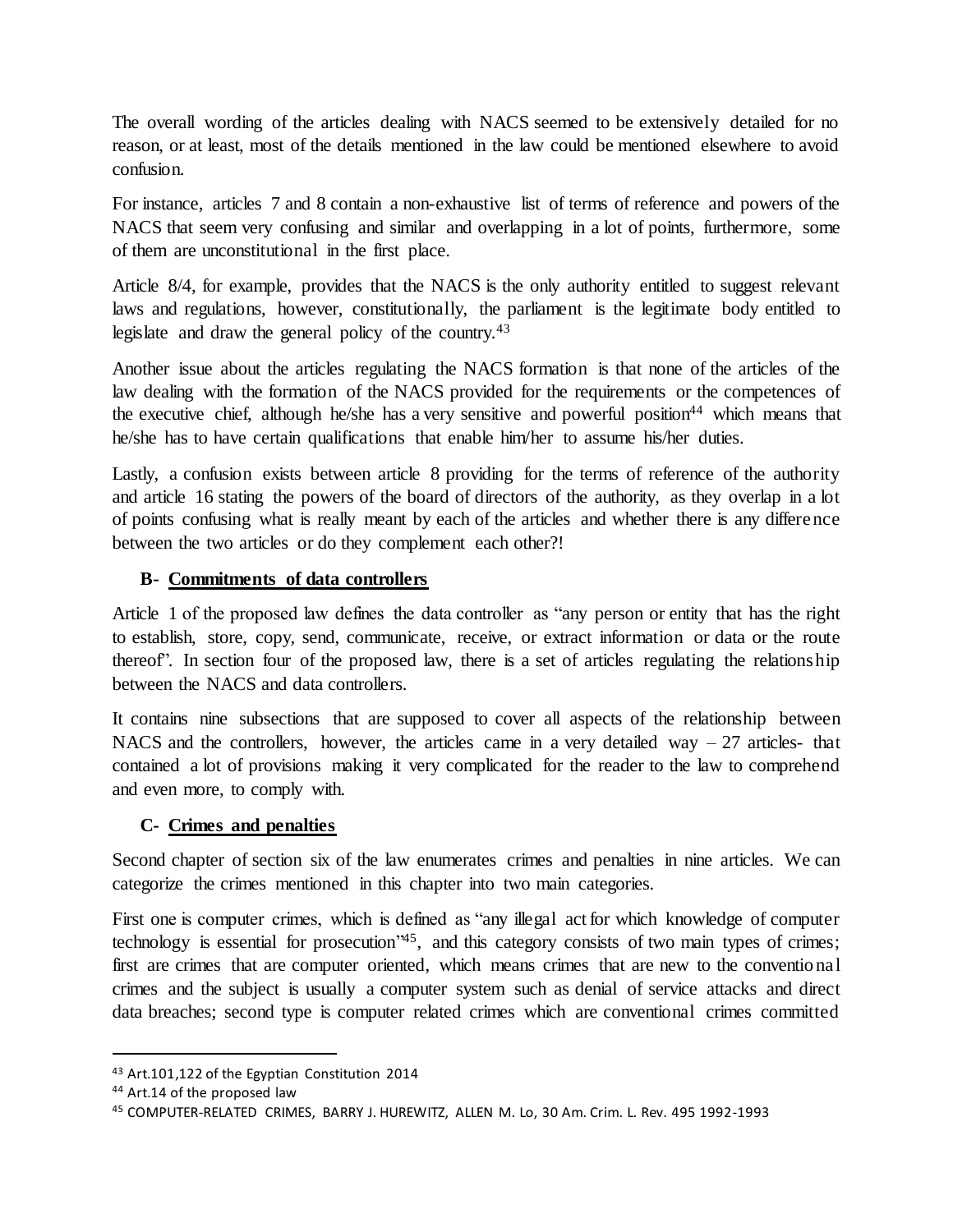by using a computer, and that applies to all sorts of crimes that could be committed using a computer such as certain kinds of forgery and fraud.

Second category are cybercrimes, which are "crimes that are committed via the internet"46.

The problem about this chapter is that it doesn't categorize the crimes into the above mentioned groups, such drafting style resulted in confusion resulted from the apparent difference in the penalty for a crime committed in a conventional way from the same crime committed electronically, notwithstanding the fact that the articles contained a provision that the penalties provided for are "Without prejudice to any more severe penalty in the Penal Code or any other code".

For example, article 76 makes it a misdemeanor for establishing a website for the purpose of drug dealing, punishable with not less than six months in prison and a fine of not less than 100000LE and not more than 500000LE. However, drug dealing is a felony punishable with death penalty or lifetime imprisonment<sup>47</sup> if committed by conventional means.

Although the articles in this chapter contains a conservatory provision that any punishment set for any of the crimes is "Without prejudice to any more severe penalty in the Penal Code or any other code", such style of drafting often creates confusion in the minds of the readers, especially that according to the Egyptian penal code, if the same deed forms multiple crimes, the crime with a stricter penalty and the judgment inflecting that penalty shall alone be considered<sup>48</sup>, which means that the current suggested drafting can be described as redundant when it puts less severe penalties for a conventional crime when committed electronically, because when it comes to the court ruling, the court shall only apply the provision with the more severe penalty.

Another issue concerning the content of one of the most important crimes mentioned in this chapter is what is penalized by article 75 para.12, this paragraph criminalize the denial of service attacks in providing that it's a crime punishable by detainment not less than six month and a fine of not less than 20000LE and no more than 100000LE or either penalties for whoever sends numerous messages in a massive way to an information system or a website of a third party without prior **consent**, or to an unspecified number of persons without their prior **consent**.

The above mentioned provision triggers a problem, that it requires the absence of consent as a condition for the application of the article, however, that caused practical problems before in other jurisdictions where judges used the "authorization" condition to grant acquittal to culprits of DOS. In England, District Judge Grant, sitting as a youth court in DPP v Lennon, where the respondent had been charged under s. 3 (1) of the Computer Misuse Act 1990 ('the 1990 Act') (unauthorized modification of computer material), considering each e-mail sent by the respondent on an

<sup>46</sup> Cybercrime,<http://www.interpol.int/Crime-areas/Cybercrime/Cybercrime> accessed 26/9/2016

<sup>&</sup>lt;sup>47</sup> Art.34 law no.182 of the year 1960 for Drugs

<sup>48</sup> Art.32/1 Egyptian Penal code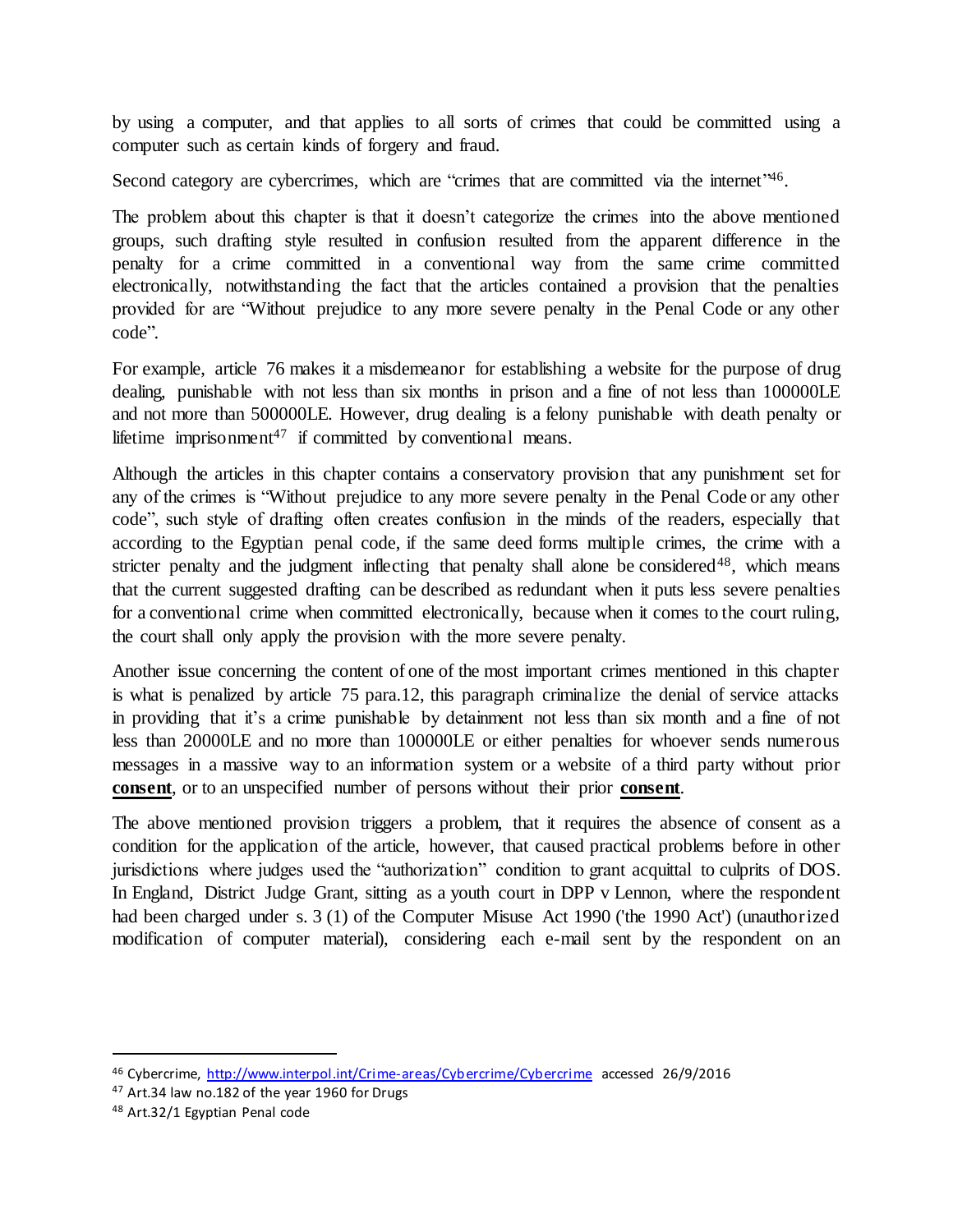individual basis, the implied consent to each resulted in implied consent collectively and therefore the modifications made were authorized, dismissed charges against the respondent<sup>49</sup>.

# **D- The judicial competence in search and seizure of data and information**

Articles 73 of the proposed law give the chief judge of the competent court, upon request of the public prosecutor, the power to issue interim orders as mentioned earlier in chapter two of this paper to seize and search and collect or withhold data and information in addition to ordering data controllers to hand in any data and information under their control.

This article is one of the most important articles of the proposed law in a lot of ways, first, it strengthens the supervision on the process of collecting data for investigatory reasons by giving it to a judge, thus providing more protection against invasion of privacy by any investigatory body.

The article in its current drafting evades some problems that rise in other jurisdictions as a result of the absence of proper supervision on the process of collecting and processing data.

In the famous European Court of Justice ruling in Digital Rights Ireland<sup>50</sup>, one of the grounds on which the ECJ strike down the Data Retention Directive after Digital Rights Ireland - a human rights advocacy group -, the government of the province of Carinthia and more than 11,000 Austrian residents challenged the legal validity of national laws enacting the directive before the High Court of Ireland and the Constitutional Court of Austria,<sup>51</sup> was that the Directive did not set any limits on the possibility of national authorities accessing the data retained by private companies, and failed to specify conditions that justify the use of these data for law enforcement purposes<sup>52</sup>: "on the contrary, Directive 2006/24 simply referred, in Article 1(1), in a general manner to serious crime, as defined by each Member State in its national law"<sup>53</sup> and did not make access dependent "on a prior review carried out by a court or by an independent administrative body whose decision seeks to limit access to the data and their use to what is strictly necessary for the purpose of attaining the objective pursued and which intervenes following a reasoned request of those authorities <sup>54</sup>".

Similarly, the protection of data from investigatory authorities is protected under the Egyptian constitution in art. 57 as mentioned earlier, and specifically, the article provided that "The right to privacy may not be violated, shall be protected and may not be infringed upon. Postal, telegraphic and electronic correspondences, telephone calls, and other means of communication are inviolable,

<sup>49</sup> Andrew Carlesworth, "LEGISLATING AGAINST COMPUTER MISUSE: THE TRIALS AND TRIBULATIONS OF THE UK COMPUTER MISUSE ACT" 1990 4 J.L. & Inf. Sci. 80 1993

<sup>&</sup>lt;sup>50</sup> Joined Cases C-293/12 and C-594/12 Digital Rights Ireland and Seitlinger and Others [2014]

<sup>51</sup> Xavier Tracol, Legislative genesis and judicial death of a directive,The European Court of Justice invalidated the data retention directive (2006/24/EC) thereby creating a sustained period of legal uncertainty about the validity of national laws which enacted it., computer law & security review 3 0 ( 2 0 1 4 ) 7 3 6 e7 4 6

 $52$  Federico Fabbrini, Human Rights in the Digital Age, Harvard Human Rights Journal / Vol. 28

<sup>53</sup> Ibid50 para 60

<sup>54</sup> Ibid50 para62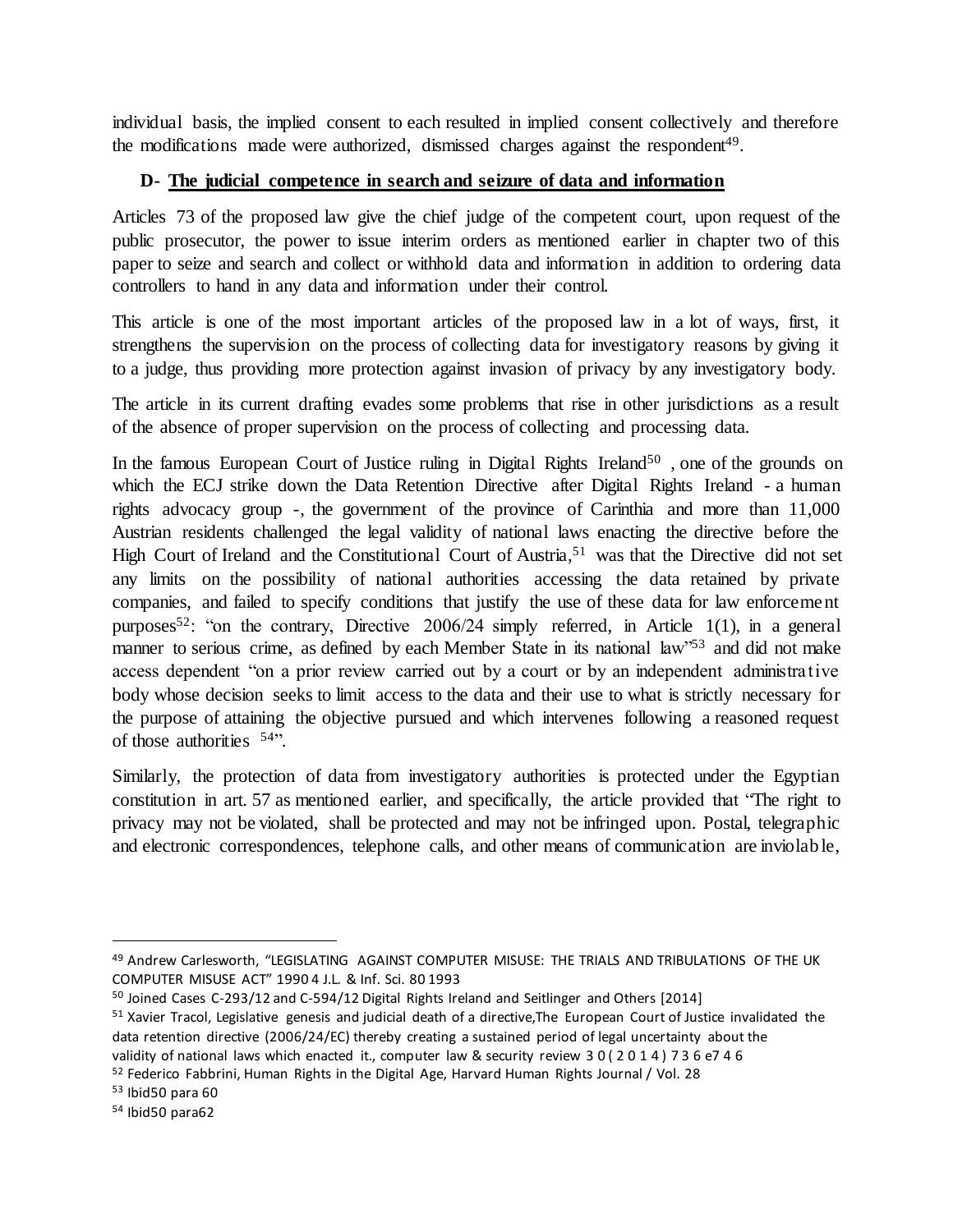and their confidentiality is guaranteed. They may not be confiscated, revealed or monitored except by virtue of a reasoned judicial order, for a definite period, and only in the cases defined by Law."<sup>55</sup>

Consequently, hasn't the proposal had such provision, any sort of collection or processing of data for investigatory reasons could have been subject to annulment in court and consequently the annulment of the value of proof of the evidence derived thereof.

In addition, article 74 gave the electronic evidence the same value of proof of the tangible evidence. This article is also important, even if such provision had a similar one regarding granting the value of proof to electronic signatures and electronic documents, same as the value of proof of hand written one<sup>56</sup>, however, granting such validity and value of proof to all forms of evidence derived from electronic sources has a valuable effect in giving certainty for the undertakings when dealing with electronic transactions and consequently enhances trust in the cyber world.

# **IV- Suggestions regarding some of the problematic articles of the law**

# **A- Suggestions regarding the NACS**

As mentioned earlier, the articles dealing with the powers and functions of the commissioner, in addition to the articles dealing with the relation between the NACS and the data controllers came in a very detailed and confusing style.

Following the drafting style adopted in the Data Protection Act of England, where the Data Commissioner Office performs a similar task as the Egyptian NACS, it is suggested that articles 35 to 72 of the proposed law dealing with the relation between the NACS and Data Controllers are substituted with an article stating the right of the NACS to issue "Code of Practice" or "Administrative Instructions" to data controllers and relevant undertakings following S.51 of the Data Protection Act of England<sup>57</sup>, and penalizing the non-conformity with those instructions and codes.

This will save a lot of confusion and provide much flexibility for the NACS to change its main strategy and regulations for the different undertakings to keep up with the rapid changes in this area.

In addition, omitting article 8/4 of the proposed law giving the NACS the exclusive right to suggest relevant laws and regulations is a must to avoid annulment of such provision for being unconstitutional as explained earlier.

Furthermore, it is suggested that clear and precise criteria for the choice of the executive chief of the NACS is to be mentioned in the law, in addition to a provision declaring the independency of the NACS to insure that the executive authority cannot interfere with its work.

Lastly, most of the extensively detailed articles dealing with the formation and terms of reference of the NACS should be moved to the regulations of the law to avoid confusion and unnecessary

<sup>55</sup> Art.57 Egyptian Constitution 2014

<sup>56</sup> Art. 14, 15 of the Egyptian E-signatures law no.15/2004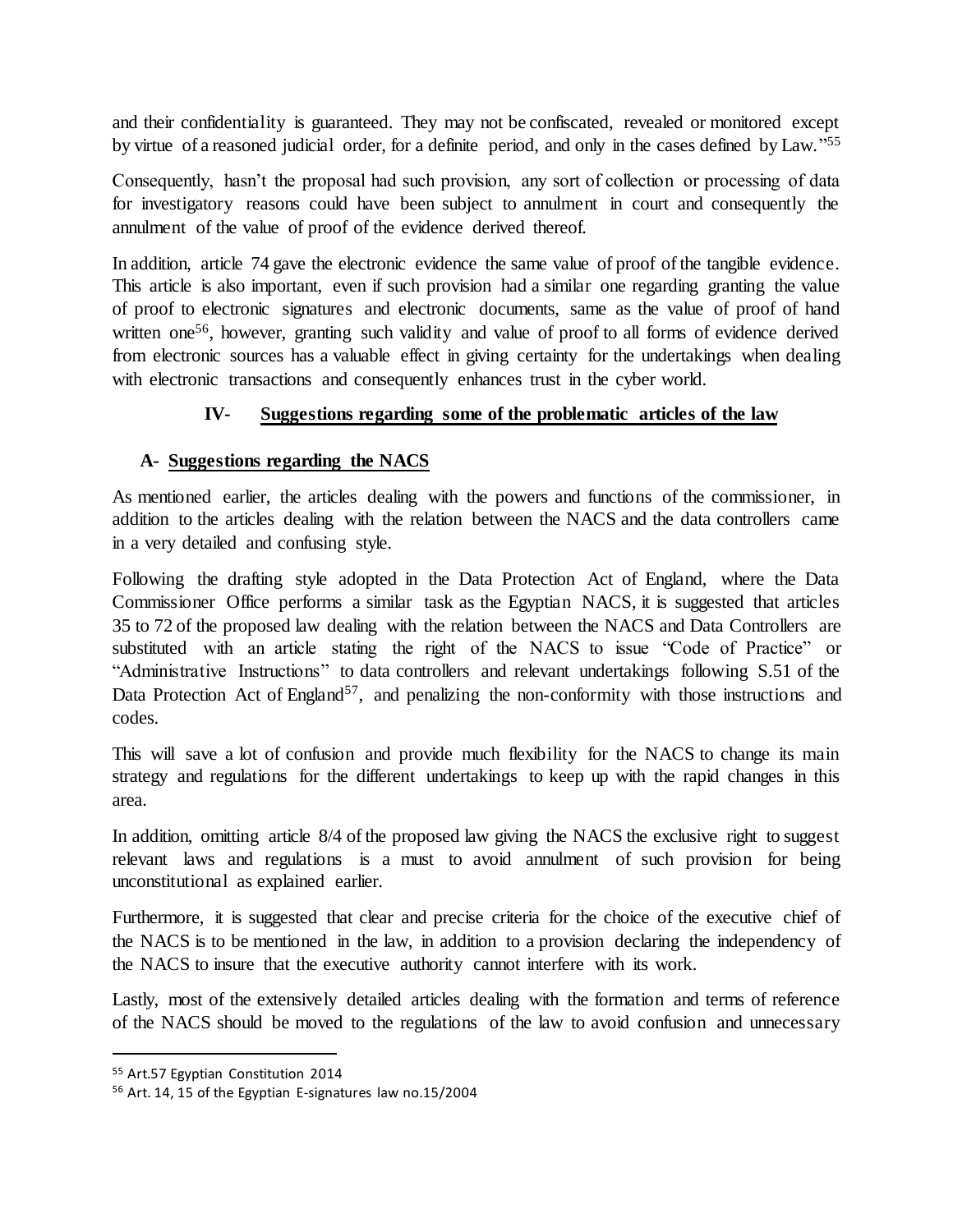details in the law, and to be substituted with articles dealing briefly with its terms of reference giving it the right to regulate its own structure and duties.

# **B- Suggestions for crimes and penalties**

Categorizing crimes to cybercrimes and computer crimes and the adhesion to the penalties set for the crimes committed using conventional methods with its electronic counterpart shall remove a lot of the confusion resulting from setting different penalties for the same criminalized act only for using technological methods in committing them.

In addition, to avoid the redundancy resulting from mentioning penalties for conventional crimes committed using technological methods, a provision could be added to the crimes and penalties section provides that "any offence provided for in the penal code or any other law, committed using information technology system shall be punishable with the penalty provided for in the such law".

Furthermore, concerning the DOS offence provided for in the proposed law, the condition of "consent" provided for in article 73/12, shall be omitted to avoid acquittal on the basis of existence of consent, thus, the notion of consent could be confusing and subject to the interpretation of the judge that might– at this stage- lack the necessary knowledge to define consent in a proper way in the field of data protection and adopting a flexible and goal achieving definition.

Lastly, article 84 of the proposed law provides that no criminal actions shall be brought or any procedures thereof regarding crimes provided for in the law unless a written request from the executive chief of the NACS is filed. Furthermore, the executive chef of the NACS has the right to reconciliation in any of these crimes after the approval of the board of directors. This article could be very problematic in a lot of ways.

First, it gives the NACS the exclusive power to initiate criminal actions, and that is a huge authority in the absence of a clear criteria for the appointment of the executive chef entitled to make the decision on whether certain action could be prosecuted or not, opening the door for the abuse of power in certain infringements concerning breaches of privacy from the governmental side.

Secondly, the direct wording of the article suggests that the NACS can hold reconciliation in any of the crimes mentioned in the law, without considering that a lot of those crimes concern individuals that might be harmed directly by the illegal action committed by the culprit, which means that this will bring victims a sense of injustice in the case the NACS held reconciliation in matters that affects those victims without their consent.

Such provision could be subject to annulment for being non constitutional, thus article 57 of the Egyptian constitution provides for the right to the people to privacy, a right that could be compromised if the law gives the NACS the right to hold reconciliation without the consent of the victims of data breaches.

# **C- The interaction between the proposed Cyber Security and Information Crime law and the Information Technology Crimes law**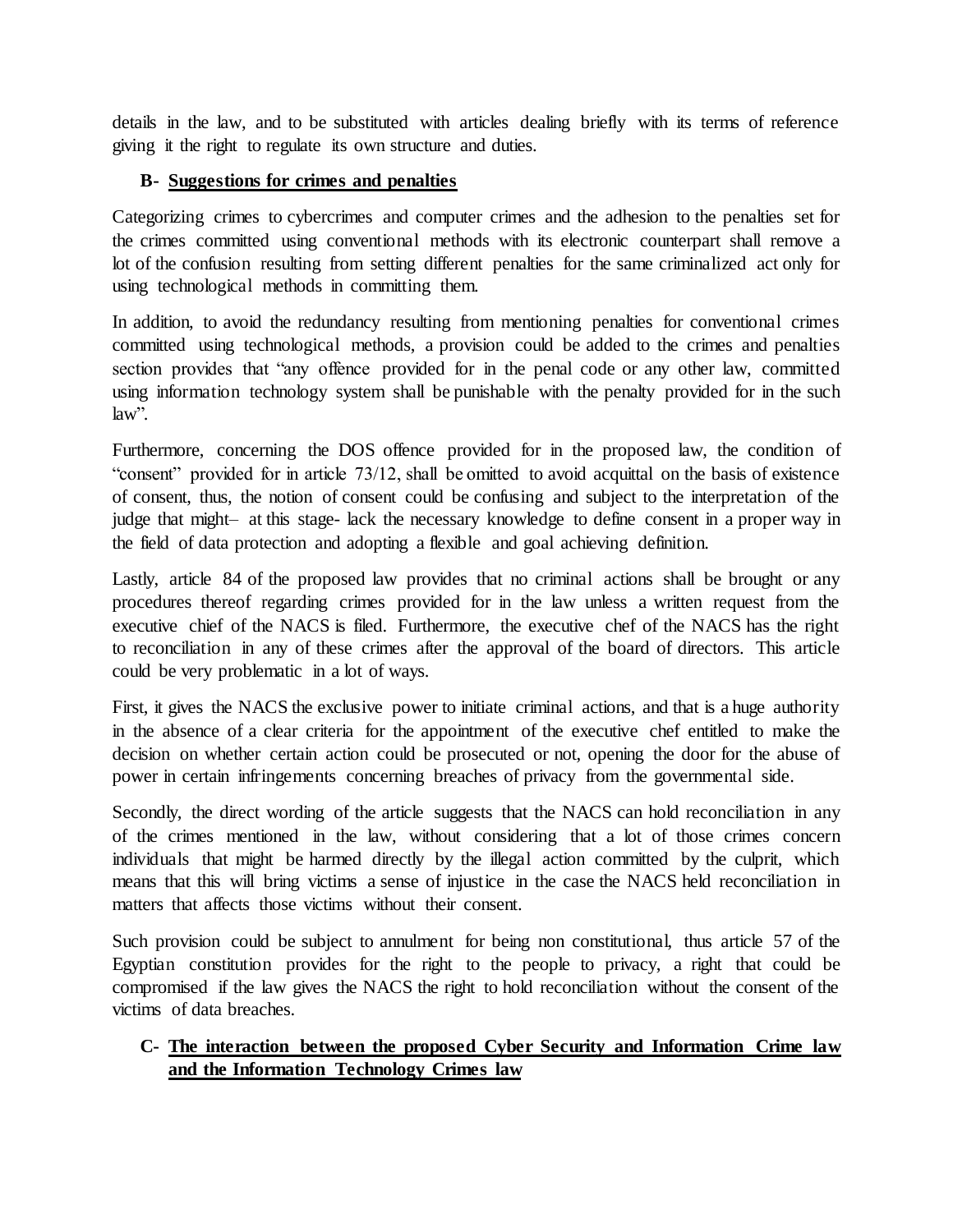Obviously, there is a lot of similarities between the two proposed laws, and while the first one deals in more details with data protection on the different levels, the latter's main objective is to provide for crimes and penalties for computer crimes and cybercrimes.

The huge overlap between the two laws makes it unnecessary to adopt both, especially that they are proposed at the same time especially that proposing both of them at the same time has no known reason.

Until this point, no intention to merge both laws into one is evident, on the contrary, it seems that the adoption of the Information Technology Crimes law could come prior to the adoption of the Cybersecurity law<sup>58</sup>. This approach will have its downsides, as one of the key issues for the guaranteeing of the best functioning of the law is the establishment of the NACS, something that does not exist in the Information Technology crimes law.

Furthermore, the proposed Cyber Security and Information Crime law, deals with a much more comprehensive way with data protection in dealing with the different undertakings like data controllers, putting a full policy and strategy for data protection which means more certainty for data subjects, thus making the law more goal achieving.

However, the current existence of CERT Egypt<sup>59</sup>, might perform temporarily the same job as NACS, chilling the effect of the absence of a supervising authority for the application of the law and the absence of detailed data protection policy in the Information Technology Crimes law.

# **D- Towards more international cooperation**

 $\overline{a}$ 

As mentioned earlier, Egypt has joined the League of Arab States Convention for Combating Information Technology Crimes in 2014, which is a very good step in strengthening international cooperation in the field of data protection within the Arab world.

However, Egypt being an axial country both in Africa and the world should stretch its efforts to join every possible opportunity for expanding cooperation in the field of data protection. Consequently, joining and ratifying the African Union Convention on Cyber Security and Personal Data Protection seems to be a must for Egypt.

Apparently, joining the African Convention would expand the range of cooperation to cover the African countries as well as the Arab countries covered by the Arab Convention, which means more protection in the field of data protection and cybersecurity.

<sup>58</sup> Interview with Councellor/ Baher Zaghloul, department of research in the Legislative Reform Committee of Egypt, 17/9/2016

<sup>59</sup> EG-CERT was established in April 2009 as part of the National Telecom Regulatory Authority (NTRA**).** EG-CERT is charged with providing computer and information security incident response, support, defense and analysis against cyber attacks and collaboration with government, financial entities and any other critical information infrastructure sectors scoped to Egypt and its mission is to provide an early warning system against malware spreading and massive attacks against the Egyptian critical information infrastructure. <http://www.egcert.eg/about-us> accessed 15/9/2016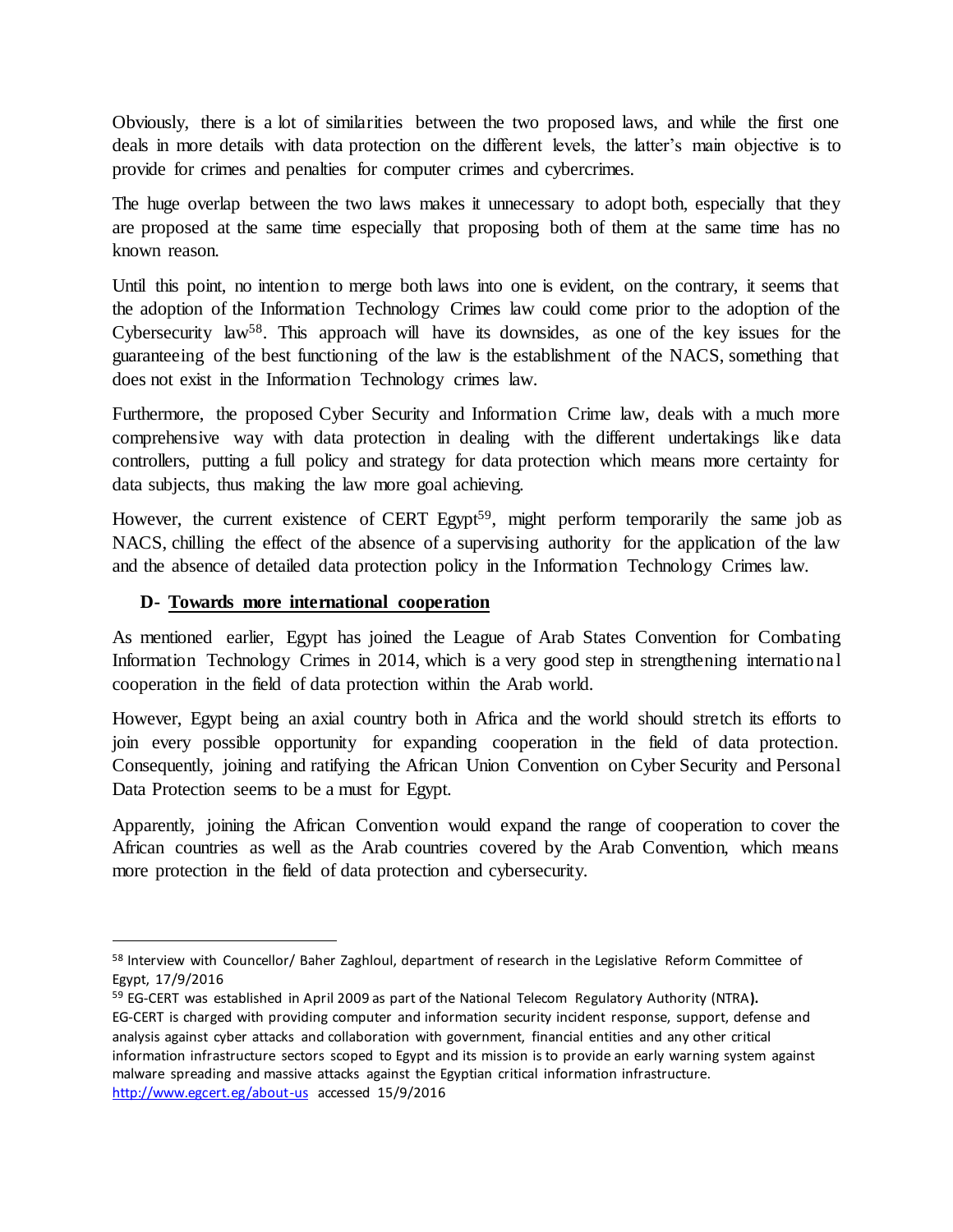Furthermore, joining such convention would also strengthen political and economic bonds between Egypt and the signing African countries, such relations shall have a positive effect over Egypt's economy and security.

#### **Conclusion**

Egypt is now going through a crucial period of its history, where economic development and security are the main axis of interest in order to reform the country.

Data protection and cybersecurity are main concerns for any developing country, a fact that was acknowledged by the Egyptian government to the extent that it was provided for in the constitution.

The purpose of this paper was to find an answer to the question of whether the proposed law will satisfy the requirements of articles 31 and 57 of the Egyptian constitution or not, and whether the proposed law would help enhancing the Egyptian economy and security.

After going through some of the key provisions of the proposed law and the current situation of data protection in Egypt, a conclusive answer to these questions seems to be hard to reach.

It is of no doubt that adopting such law at this point would have a positive effect in boosting the trust in the economic atmosphere in Egypt, thus, as consumers are increasingly concerned about privacy, loss of trust translates into lost opportunities and revenues for companies.

Recent high profile data breaches have pushed consumers to escape from service providers that did not adequately protect personal data. Consequently, economies offering privacy-friendly services are more appealing to consumers, and this is where data protection laws get their importance in the economic field $60$ .

As for the security dimension, which was explicitly expressed as the main objective for adopting the law, it is of no doubt that adopting a law that stretches over all sorts of technology related crimes that could not be covered with regular laws would strengthen security both on the individual and national level.

And being the main concern, the proposed law in providing for regulations for data controllers to secure their cyber space and the data contained therein and their information system and network and defining their obligations, in addition to providing for a set of crimes and penalties that covers almost all cybercrimes and computer related crimes<sup>61</sup>, the proposed law is strengthening security on both the individual and national level.

Nevertheless, the practical application of the proposed law shall be the real determinant of the success thereof, problems that might arise from the application of the provisions of the law, in addition to the interpretation of such provisions by the judiciary shall be the criteria for the need to significant amendments to the law.

Lastly, adopting data protection laws alone seems to be insufficient for realizing data protection and cybersecurity, international cooperation is a must, therefore, Egypt should make more effort

<sup>60</sup> The EU Data Protection Reform and Big Data, Factsheet, March 2016

 $61$  Explanatory note for the proposed law on cyber security and information crime, January 2016, annex no.1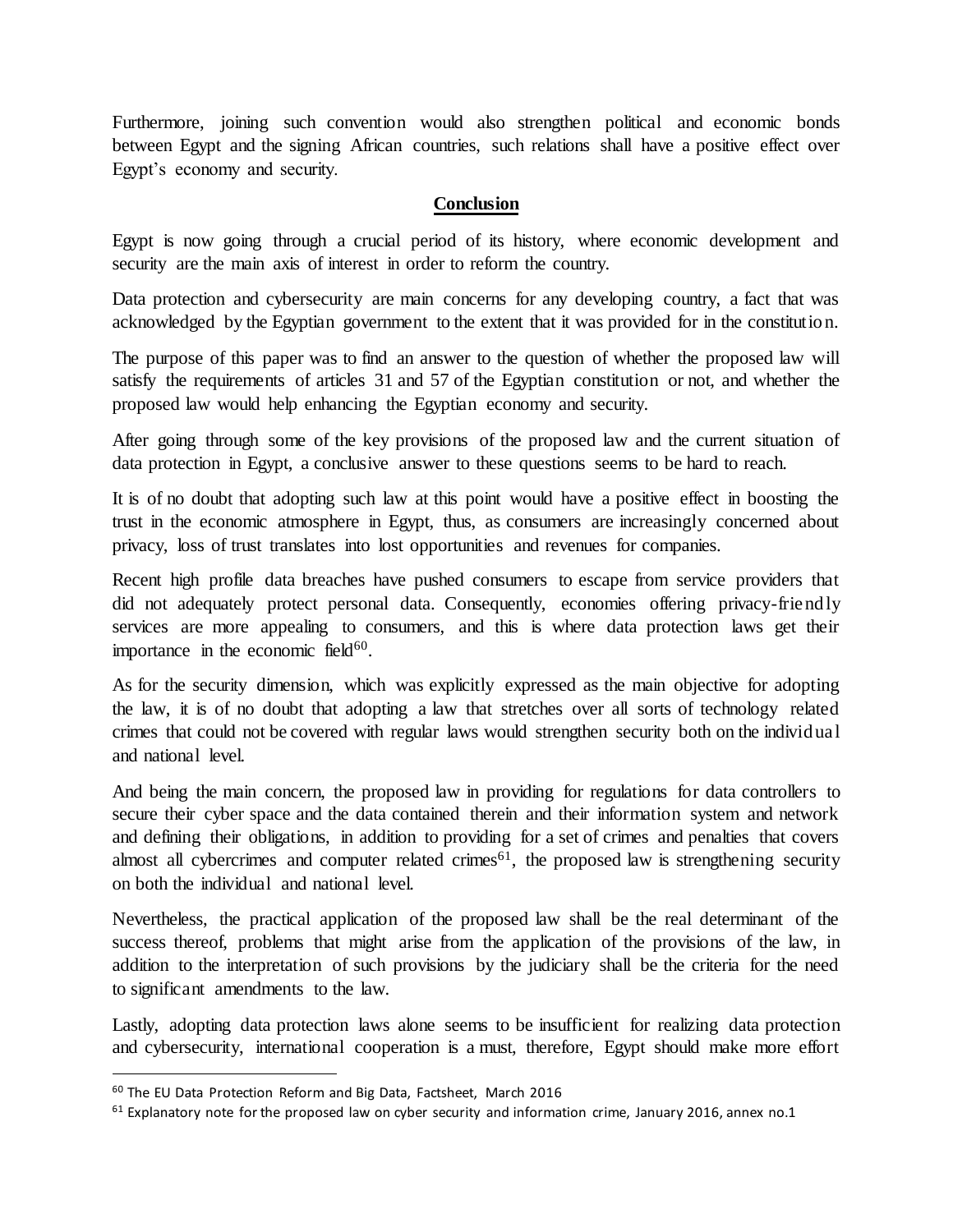in joining relevant conventions and treaties to expand the range of international cooperation between Egypt and other countries, such cooperation shall have a positive effect on the Egyptian cybersecurity.

# **Bibliography**

- 1- Jonathan Shaw, Why "Big Data" Is a Big Deal, < [http://harvardmagazine.com/2014/03/why-big-data-is-a-big-deal>](http://harvardmagazine.com/2014/03/why-big-data-is-a-big-deal)
- 2- Rick Whiting, 2015 Big Data 100: Business Analytics, < [http://www.crn.com/slide](http://www.crn.com/slide-shows/data-center/300076704/2015-big-data-100-business-analytics.htm?itc=refresh)[shows/data-center/300076704/2015-big-data-100-business-analytics.htm?itc=refresh>](http://www.crn.com/slide-shows/data-center/300076704/2015-big-data-100-business-analytics.htm?itc=refresh) accessed 24/7/2016
- 3- <http://www.guardian.co.uk/world/2012/jan/26/african-twitter-map-continent-connected> accessed 15/8/2016
- 4- [http://www.pwc.com](http://www.pwc.com/) accessed 15/8/2016
- 5- Mohamed N.Elguindy, Faisal Hegazy, Cybercrime legislation in the middle east, information systems security association, Published February 27, 2012
- 6- [http://www.antiphishing.org](http://www.antiphishing.org/)
- 7- [http://fatwa.islamweb.net/fatwa/index.php?page=showfatwa&Option=FatwaId&Id=4532](http://fatwa.islamweb.net/fatwa/index.php?page=showfatwa&Option=FatwaId&Id=45328) [8](http://fatwa.islamweb.net/fatwa/index.php?page=showfatwa&Option=FatwaId&Id=45328)
- 8- Quraan
- 9-, [https://www.article19.org/data/files/medialibrary/37966/Egypt-telecoms-report---](https://www.article19.org/data/files/medialibrary/37966/Egypt-telecoms-report---English.pdf%20data%20protection%20in%20egypt) [English.pdf data protection in egypt](https://www.article19.org/data/files/medialibrary/37966/Egypt-telecoms-report---English.pdf%20data%20protection%20in%20egypt) accessed 30/7/2016
- 10- Competition law and data [www.autoritedelaconcurrence.fr/doc/report](http://www.autoritedelaconcurrence.fr/doc/reportcompetitionlawanddatafinal.pdf)**competitionlaw**and**data**final.pdf
- 11- Comprehensive study on Cybercrime, draft February 2013, United Nations, New York 2013.
- 12- Patrick Stewart, TRADING CYBERCRIME FOR JOBS AND COMMERCE OR PAYING UP: USING THE WTO TO COMBAT CYBERCRIME, 48 Geo. Wash. Int'l L. Rev. 475 2015-2016
- 13- Arab Convention on combating Information Technology Crimes
- 14- AFRICAN UNION CONVENTION ON CYBER SECURITY AND PERSONAL DATA PROTECTION, Adopted by the 23rd Ordinary Session of the Assembly of the Union, Malabo, 27th June 2014.
- 15- https://hetzner.co.za
- 16- Bill Gould, Anonymous hackers take down five government websites in whaling protest, <http://www.express.co.uk/>